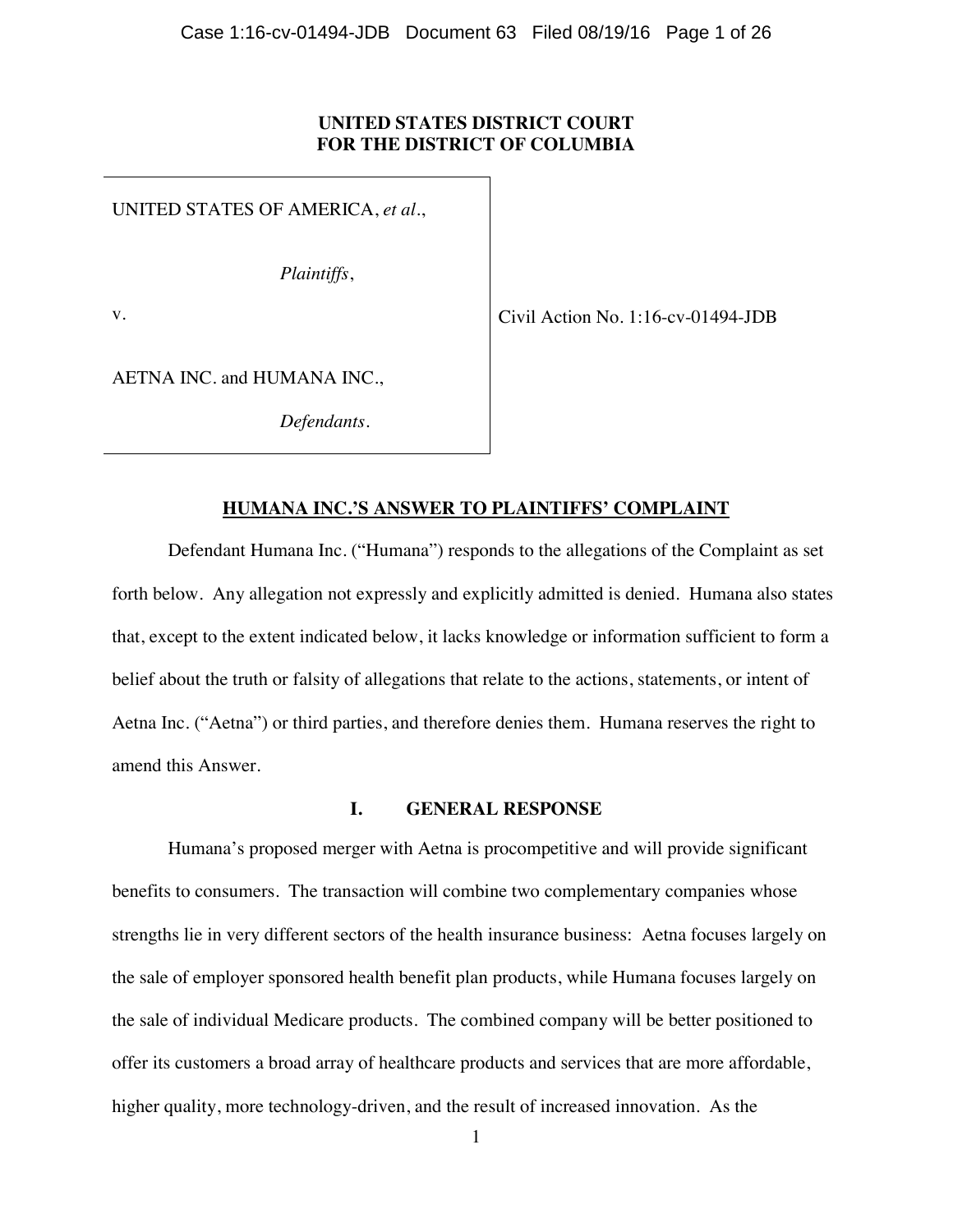### Case 1:16-cv-01494-JDB Document 63 Filed 08/19/16 Page 2 of 26

Complaint confirms, "insurers 'are under continued competitive pressure to improve their benefits, reduce their premiums and cost sharing, and improve their networks and services.'"  $($ [13). This transaction seeks to—and will—achieve those goals.

Nonetheless, Plaintiffs have contested the merger, alleging that it would result in anticompetitive harm in alleged individual Medicare Advantage and public exchange markets in selected geographies. But Plaintiffs' legal theory and purported competitive assessments are grounded in—and depend entirely on—fundamental misconceptions of the marketplace realities.

By positing Medicare Advantage as its own relevant market, for example, Plaintiffs omit traditional Medicare and private insurers' supplemental and drug benefit products that compliment, despite alleging that "Medicare Advantage provides all the insurance coverage of traditional Medicare," and is a "market-based alternative to traditional Medicare." (¶¶ 2, 21). In fact, the undeniable market realities reveal the fallacy of Plaintiffs' contrived market definition. As the Complaint acknowledges, "Americans 65 or older and other Medicare-eligible individuals can enroll in traditional Medicare" or they may "instead choose Medicare Advantage." (II 20, 21). And the Centers for Medicare & Medicaid Services ("CMS"), the agency that administers the Medicare program, presents Medicare Advantage and traditional Medicare plans as equally available options for seniors aging into the program, and confirms that the two are functionally interchangeable substitutes. CMS states in its Medicare handbook that "[a] Medicare Advantage Plan (like an HMO or PPO) is another way to get your Medicare coverage." "If you join a Medicare Advantage Plan, *you'll still have Medicare* but you'll get your Medicare Part A (Hospital Insurance) and Medicare Part B (Medical Insurance) coverage from the Medicare Advantage Plan, not Original Medicare." In other words, the Medicare program is designed to deliver an array of benefits and options to seniors through two different channels. The products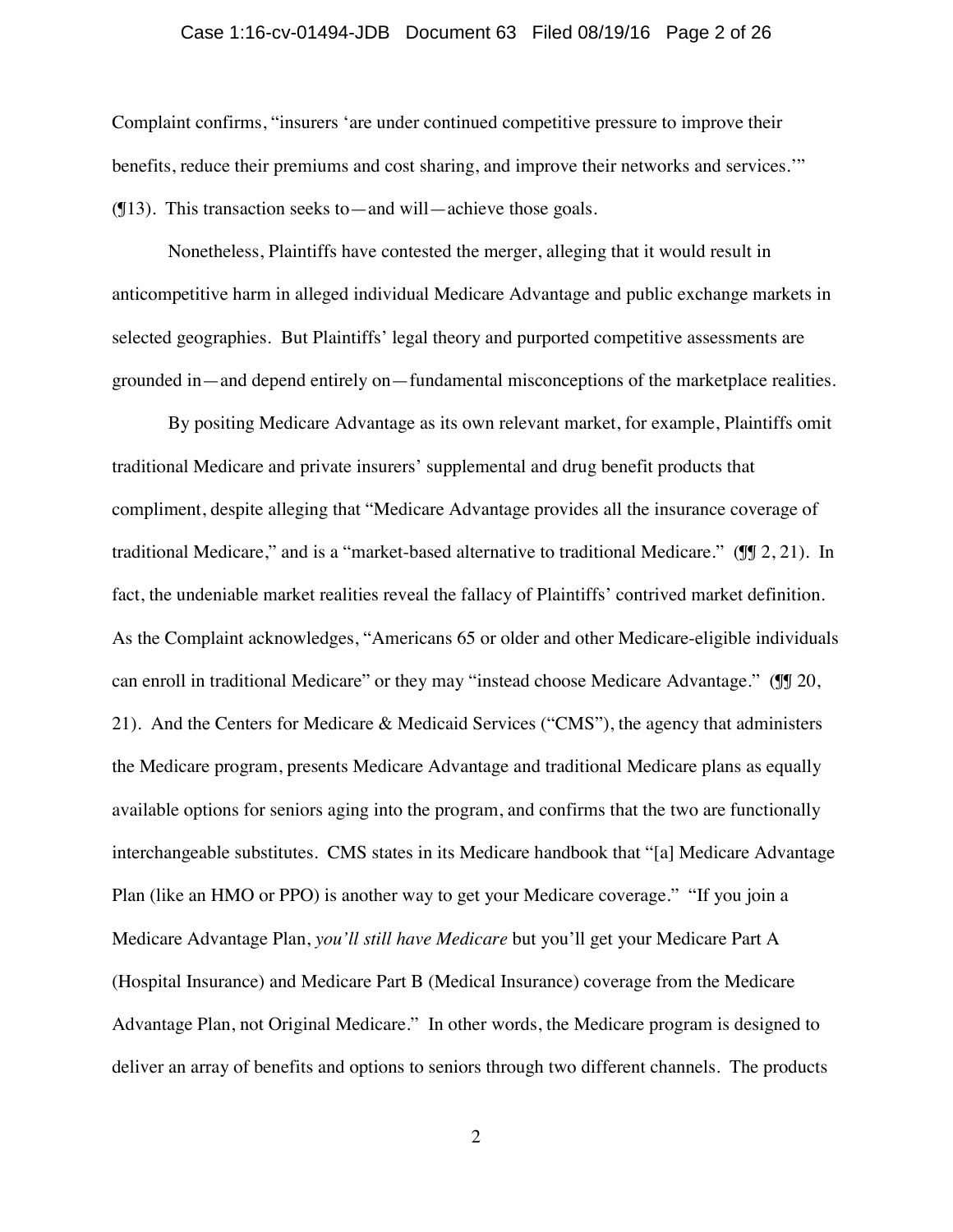#### Case 1:16-cv-01494-JDB Document 63 Filed 08/19/16 Page 3 of 26

available in each channel are highly substitutable and are in constant competition, as evidenced by the fact that participants can switch back and forth between the two.

These realities were recognized by certain state regulators in the context of reviewing the proposed transaction. For example, the state of Florida's insurance regulators found that "Medicare Advantage, the private market product, competes directly with traditional Medicare. Accordingly, when considering the impact of the acquisition, the private market is only a portion of the Medicare market." Similarly, when the Illinois Department of Insurance approved the transaction in June 2016, its order found that "Medicare Advantage insured are not confined to remain in a Medicare Advantage plan, and may choose to return to traditional Medicare if they were to become dissatisfied with their Medicare Advantage plan in the future."

 Indeed, going back to the origins of the Medicare Advantage program's predecessor program under the TEFRA law passed in 1982, the Health Care Financing Administration (the predecessor to CMS) expressly affirmed that the new alternative to traditional Medicare would be in direct competition with the fee-for-service health care delivery and financing scheme under traditional Medicare and would put competitive pressure on health care providers operating under the traditional model:

[T]the main effect of the new program will be on those particular Medicare beneficiaries who make a conscious decision to enroll in HMOs. The program, by removing a barrier to such choices, is pro-competitive in its effects, and is expected to increase consumer satisfaction. As a result of increased competition we expect that other Medicare beneficiaries will also benefit from increased responsiveness of the fee-for-service sector to their needs.

Medicare Program; Payment to Health Maintenance Organizations and Competitive Medical Plans, 49 Fed. Reg. 22,214 (May 25, 1984).

The Affordable Care Act expanded coverage for wellness and preventive care benefits offered under traditional Medicare (such as the Diabetes Prevention Program) with no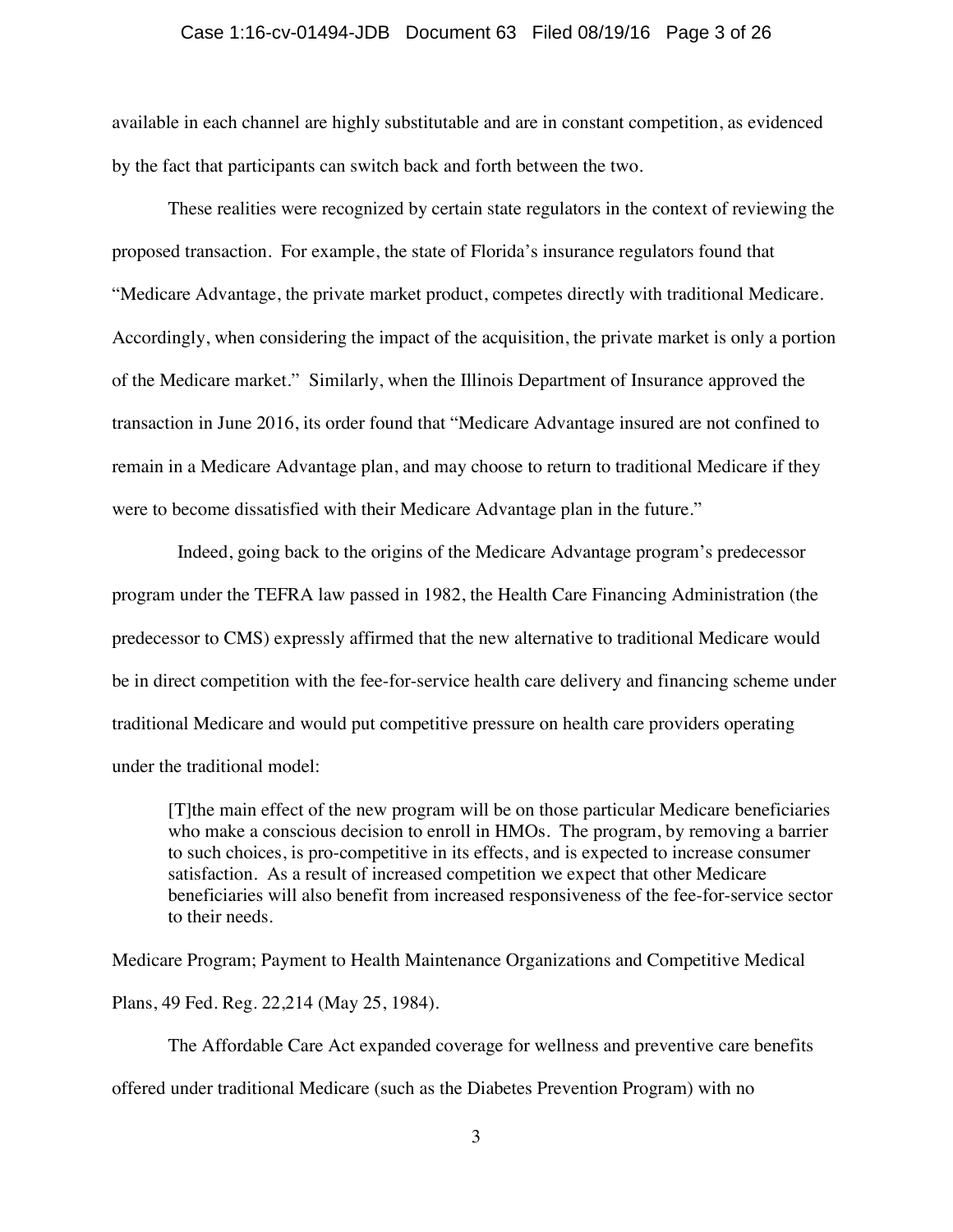#### Case 1:16-cv-01494-JDB Document 63 Filed 08/19/16 Page 4 of 26

copayments or deductibles, mirroring additional coverage that has long been provided by many health plans under the Medicare Advantage program. And the creation of accountable care organizations and bundled payment care improvement initiatives within the traditional Medicare coverage option, also pursuant to the Affordable Care Act, are bringing coordinated and network-based care delivery to enrollees under traditional Medicare, further sharpening the direct competition among alternative coverage options for Medicare beneficiaries. This is the very definition of two products functioning in the same product market. Once the market is properly defined, the core of Plaintiffs' case crumbles.

There are other dispositive problems with Plaintiffs' allegations regarding Medicare Advantage products. For one, the proliferation of diverse organizations entering the Medicare market, and the ease with which they do, means that any attempt to impose above-market pricing would be defeated. For another, CMS regulates Medicare Advantage Organizations' ("MAOs") offerings, including the prices for the benefits they provide, the prices they charge, and the profit margins they realize. And, as a result of the regulatory bidding process, the competitive landscape has been locked-in for 2017. Plaintiffs' assertions about what might happen posttransaction in 2018 and beyond in this highly dynamic marketplace therefore become all the more speculative.

Plaintiffs' claims with respect to the public exchange segment are also highly speculative. The Complaint overstates both the current levels, and the sustainability, of competition among insurers. The public exchange segment is highly volatile, and current enrollment is not a valid predictor of future competitive significance or market success, making any projections of competitive harm theoretical at best. Uncertainties about the risk pool to be served, the government subsidies for coverage that can drive extreme shifts in enrollment across plans from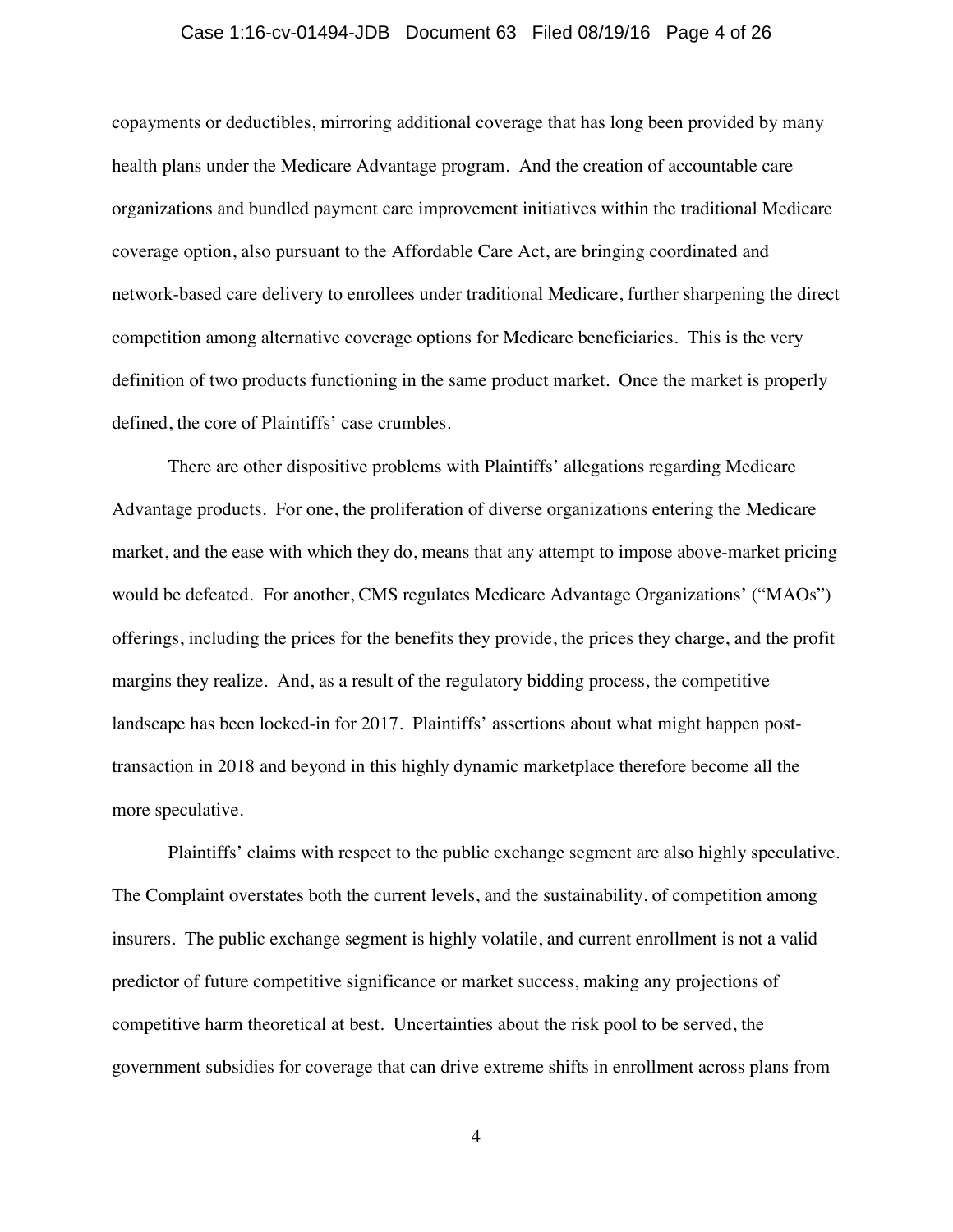#### Case 1:16-cv-01494-JDB Document 63 Filed 08/19/16 Page 5 of 26

year to year, and regulatory limits on administrative costs and profits have made this business exceptionally risky for insurers. Humana has been losing and continues to lose enormous amounts of money in the business, and is now necessarily independently considering various options to mitigate these losses, including cutting back or discontinuing altogether its public exchange products. Based on publicly available information, other insurers are also losing money in the business and are considering similar options. For example, UnitedHealthcare ("United") has announced that it is discontinuing its public exchange business in a number of geographies. As a result, market shares—and the cast of participating insurers—will look very different year over year until the segment stabilizes, and current market shares provide no indication of future competition. Plaintiffs' reliance on the current market as a barometer for future competition is without merit, and will fail at trial.

Ultimately, Plaintiffs' claims are unsupportable, and Plaintiffs will be unable to carry their burden of proof at trial. In addition to the inherent shortcomings in Plaintiffs' allegations, the Defendants have agreed to divest their Medicare Advantage business to Molina Healthcare Inc. ("Molina") in each of the geographies where Plaintiffs have raised competitive concerns. Molina is a sophisticated insurer with billions of dollars in annual revenue and experience in administering Medicare Advantage plans. There simply is no basis for enjoining the transaction. Indeed, the market for health insurance is robust, and is continually evolving and expanding. As the Complaint acknowledges, companies are "under continued competitive pressure" to offer the best products at the most affordable prices. Through this transaction, the merged company seeks to do just that. The transaction is procompetitive and will provide consumers with the very benefits that Plaintiffs suggest that they are trying to protect.

#### **II. INTRODUCTORY ALLEGATIONS**

1. Humana denies the allegations in Paragraph 1.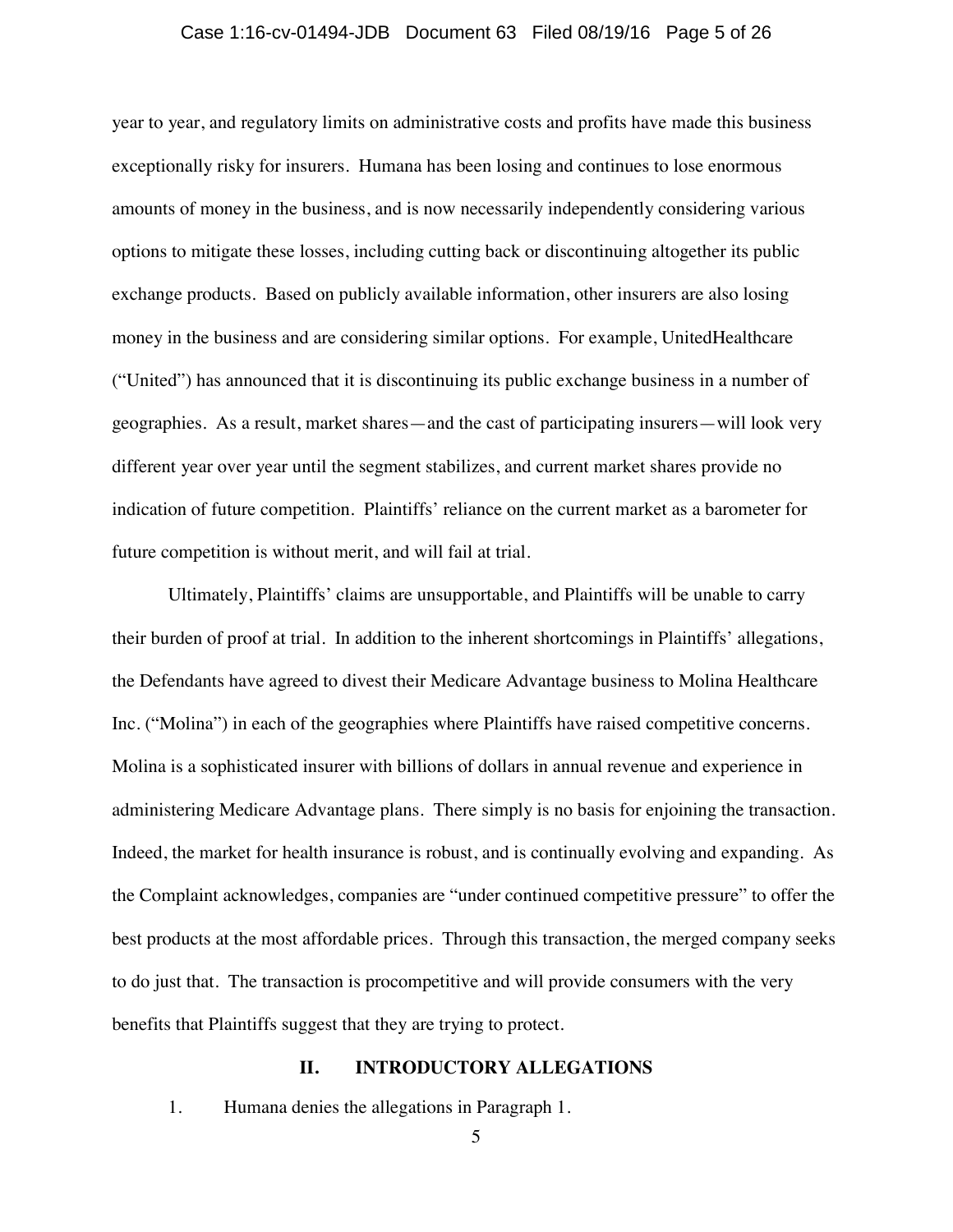#### Case 1:16-cv-01494-JDB Document 63 Filed 08/19/16 Page 6 of 26

2. Humana admits that Medicare Advantage is a market-based alternative to traditional Medicare. Humana admits that it competes with numerous other entities, including Aetna, in certain geographies to sell Medicare Advantage plans. Humana admits that it competes with numerous other entities, including Aetna, in certain geographies to sell health insurance on the public exchanges established by the Affordable Care Act. Humana admits that competition among Medicare Advantage plans and traditional Medicare coverage options, as well as competition for health insurance offered through public exchanges, benefits consumers, including those with low to moderate income levels. Humana states that the transaction would result in improved healthcare products and services, at more affordable prices. Humana denies the remaining allegations in Paragraph 2.

3. Humana lacks knowledge or information sufficient to form a belief about the truth of the allegations in Paragraph 3 regarding the purchasing habits of seniors and low- and moderate- income individuals and therefore denies those allegations. Humana admits that it seeks to provide lower premiums, improved benefits, an attractive network of doctors and hospitals, and effective care management. Humana denies the remaining allegations in Paragraph 3.

4. Humana admits that it, Aetna, Anthem, United and Cigna are at times called the "big five" and that Humana's CEO has referred to the group of insurers as "G-5." Humana admits that Aetna proposes to acquire Humana for \$37 billion. Humana admits that Anthem, through public statements, has represented that it seeks to acquire Cigna for \$54 billion. Humana admits that it seeks ways to lower healthcare costs to consumers, and confirms that this transaction seeks to create an entity capable of reducing healthcare costs while improving the quality of care. Humana lacks knowledge or information sufficient to form a belief about the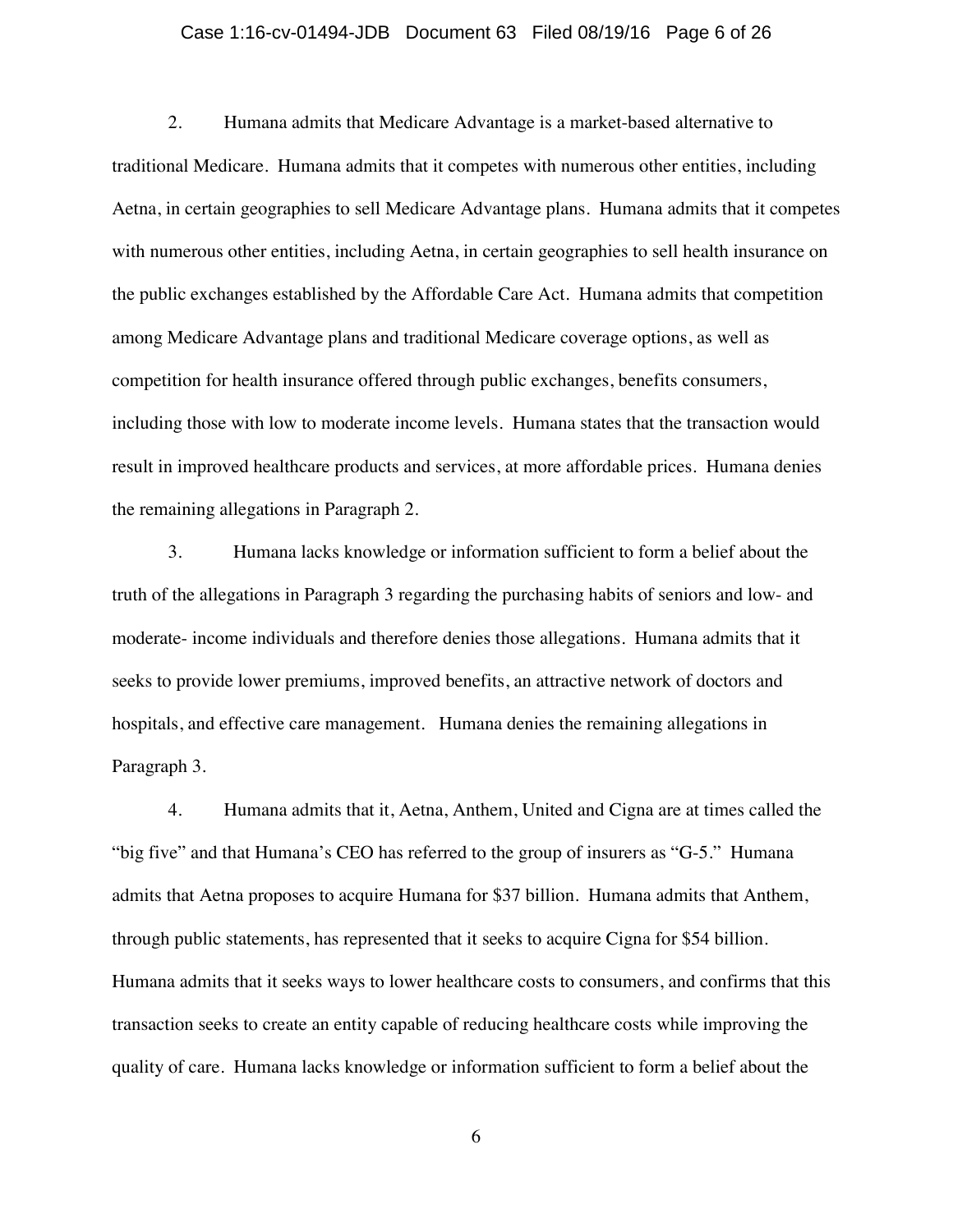#### Case 1:16-cv-01494-JDB Document 63 Filed 08/19/16 Page 7 of 26

truth of the allegations in Paragraph 4 regarding what others in the industry are doing with health care costs and therefore denies those allegations. Humana admits that in the event that Humana merges with Aetna and Cigna merges with Anthem, the five separate companies that previously operated as Aetna, Anthem, Cigna, Humana, and United will numerically become three. Humana denies the remaining allegations in Paragraph 4.

5. Humana states that Plaintiffs' Complaint speaks for itself, and no response is required for the first two sentences of Paragraph 5. Humana denies the remaining allegations in Paragraph 5.

6. Humana admits that Congress created the Medicare Advantage program (then known as Medicare + Choice) in 1997, as a modified version of previously established private Medicare plan coverage options, for the stated purpose of offering seniors a market-based alternative to traditional Medicare. The Medicare Advantage program continues to serve as a market-based alternative to traditional Medicare. Humana admits that both it and Aetna offer Medicare Advantage plans in various geographies. Humana admits that it has been growing its Medicare Advantage offerings. Humana lacks knowledge or information sufficient to form a belief about the truth of the allegations in the last sentence of Paragraph 6 about Aetna and therefore denies those allegations. Humana denies the remaining allegations in Paragraph 6.

7. Humana admits that it was one of the first insurers to enroll seniors in Medicare Advantage. Humana admits that it is the second-largest Medicare Advantage insurer in the country, as measured by the total number of enrollees. Humana admits that it continually has sought to grow and improve its Medicare Advantage business and that it projected continued enrollment in its Medicare Advantage business. Humana denies the remaining allegations in Paragraph 7.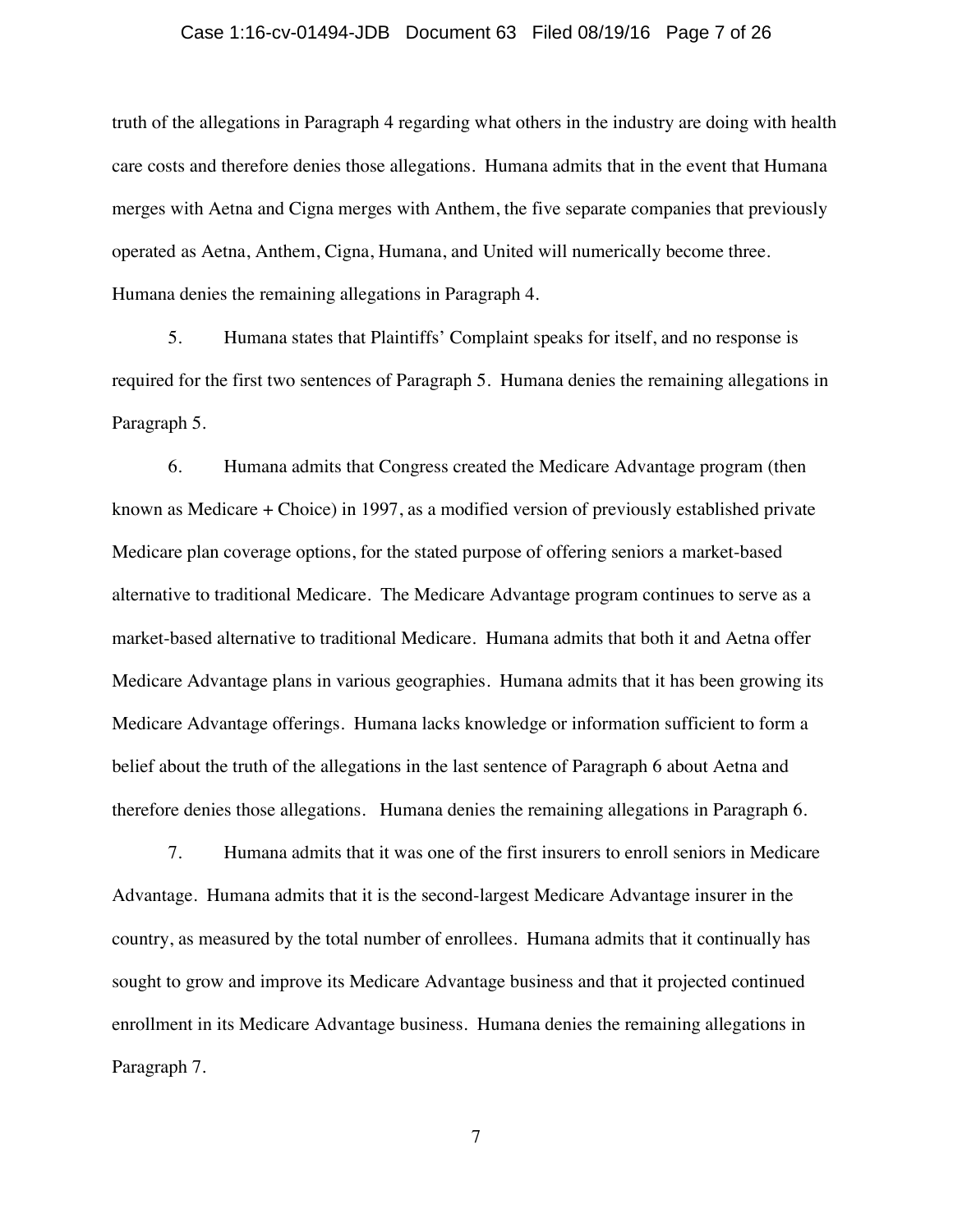#### Case 1:16-cv-01494-JDB Document 63 Filed 08/19/16 Page 8 of 26

8. Humana lacks knowledge or information sufficient to form a belief about the truth of the allegations in Paragraph 8 and therefore denies those allegations.

9. Humana admits the allegations in the second sentence of Paragraph 9. Humana admits that that it competes with numerous other health insurers, including Aetna, to enroll seniors in Medicare Advantage plans in various geographies. Humana admits that a Humana executive has described Aetna as a "formidable competitor" in certain geographies. Humana lacks information sufficient to form a belief about the truth of the allegations that Aetna has described Humana as a "formidable competitor" and therefore denies that allegation. Humana denies the remaining allegations in Paragraph 9.

10. Humana admits that individual Medicare Advantage products serve approximately 1.7 million seniors, nearly 980,000 of whom are enrolled with Aetna or Humana, in the 364 counties listed in the Appendix to the Complaint. Humana denies the remaining allegations in Paragraph 10.

11. Humana denies the allegations in Paragraph 11.

12. Humana denies the allegations in Paragraph 12.

13. Humana admits that CMS has stated in at least one document that insurers "are under continued competitive pressure to improve their benefits, reduce their premiums and cost sharing, and improve their networks." Humana denies the remaining allegations in Paragraph 13.

14. Humana states that the allegations in the third and fourth sentences of Paragraph 14 are conclusions of law to which no response is required. To the extent a response is required, Humana denies the allegations set forth in the third and fourth sentences of Paragraph 14. Humana denies the remaining allegations in Paragraph 14.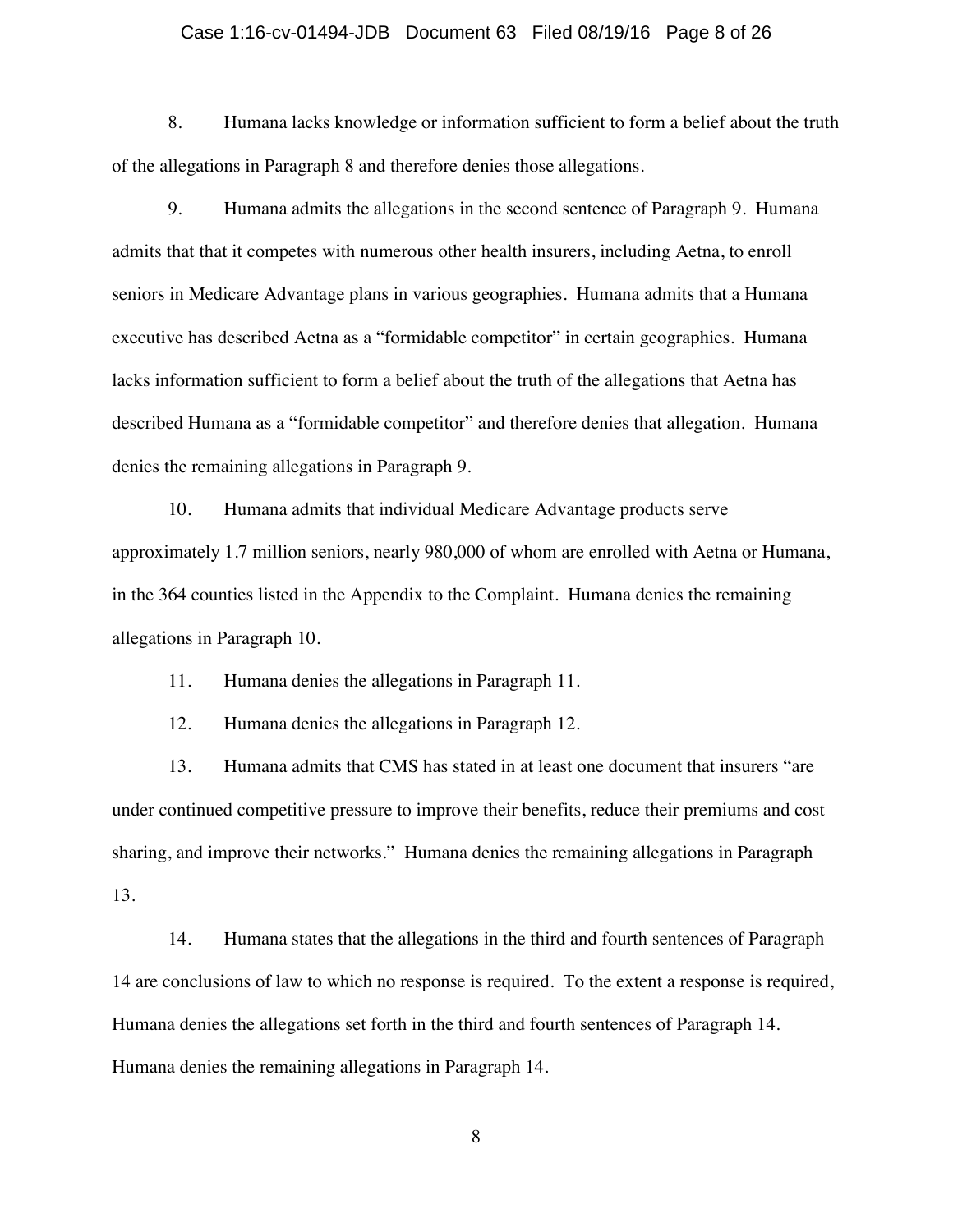## **III. THE DEFENDANTS AND THE MERGER**

15. Humana lacks knowledge or information sufficient to form a belief as to the truth of the allegations in Paragraph 15 regarding Aetna and therefore denies those allegations.

16. Humana admits that it is the nation's fifth-largest [for profit] health insurance company and the second-largest Medicare Advantage insurer, as measured by total number of enrollees. Humana admits that its revenue for the 2015 fiscal year was approximately \$54.3 billion and that it operates in every state and the District of Columbia. Humana admits that its government-sponsored products account for over 75 percent of its revenue. Humana lacks information sufficient to form a belief about the truth of the allegations in the fourth sentence of Paragraph 16 regarding the number of enrollees added by other Medicare Advantage plans and therefore denies those allegations.

17. Humana admits that it had discussions with Aetna beginning in March 2015 regarding a potential transaction, and that Humana entered into an agreement with Aetna on July 2, 2015 through which Aetna would acquire Humana for approximately \$37 billion in cash and stock. Humana lacks knowledge or information sufficient to form a belief as to the truth of the allegations regarding Aetna in the second sentence of Paragraph 17 and therefore denies those allegations. Humana admits that Anthem has represented that on July 23, 2015, it agreed to acquire Cigna for \$54 billion.

18. Humana admits that the terms of its Agreement and Plan of Merger with Aetna provide that Aetna will pay a \$1 billion break-up fee to Humana if the merger is not consummated on or by December 31, 2016, but denies that such a provision in any way evidences any recognition by Humana that the merger is anticompetitive. Humana lacks knowledge or information sufficient to form a belief as to the truth of the allegations relating to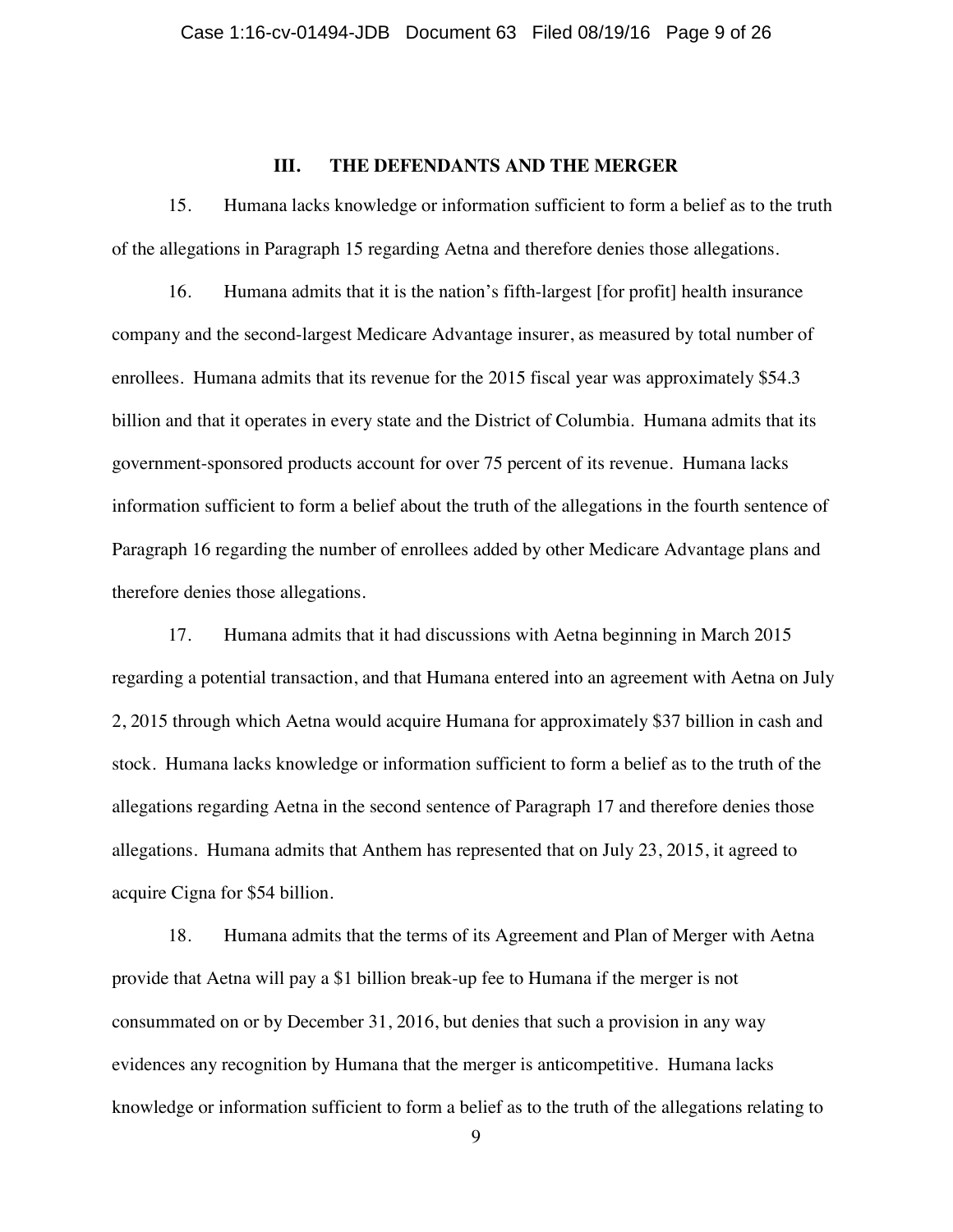### Case 1:16-cv-01494-JDB Document 63 Filed 08/19/16 Page 10 of 26

Aetna in the second, third, and fourth sentences of Paragraph 18 and therefore denies those allegations. Humana denies the remaining allegations in Paragraph 18.

# **IV. THE MERGER WILL NOT SUBSTANTIALLY LESSEN COMPETITION FOR THE SALE OF MEDICARE ADVANTAGE PLANS**

19. Humana admits that it currently offers Medicare Advantage in nearly 90 percent of the counties where Aetna represents that it offers Medicare Advantage. Humana denies the remaining allegations in Paragraph 19.

20. Humana admits the allegations in Paragraph 20 to the extent they generally describe some of the options available to Medicare-eligible individuals. Humana denies that the allegations describe all of the options available to such individuals.

21. Humana admits that some seniors choose to enroll in Medicare Advantage rather than traditional Medicare, and admits that Congress introduced the Medicare Advantage program (then known as Medicare + Choice) in 1997, as a continuation of predecessor private Medicare plan alternative programs, for the stated purpose that it would allow private plans offering Medicare Advantage products to compete with fee-for-service health care delivery and coverage under traditional Medicare. Humana admits that enrollment in Medicare Advantage has more than tripled since 2004. Humana admits that Medicare Advantage provides insurance coverage that seniors could otherwise obtain through traditional Medicare options. Humana admits that in some cases Medicare Advantage plans provide additional benefits which traditional Medicare itself does not, including those listed at the end of the fourth sentence of Paragraph 21. Humana admits that Medicare Advantage insurers contract with networks of doctors and hospitals. Humana denies the remaining allegations in Paragraph 21.

22. Humana admits the allegations in the second sentence of Paragraph 22. Humana admits that, among the Medicare-eligible population, some view Medicare Advantage plan as the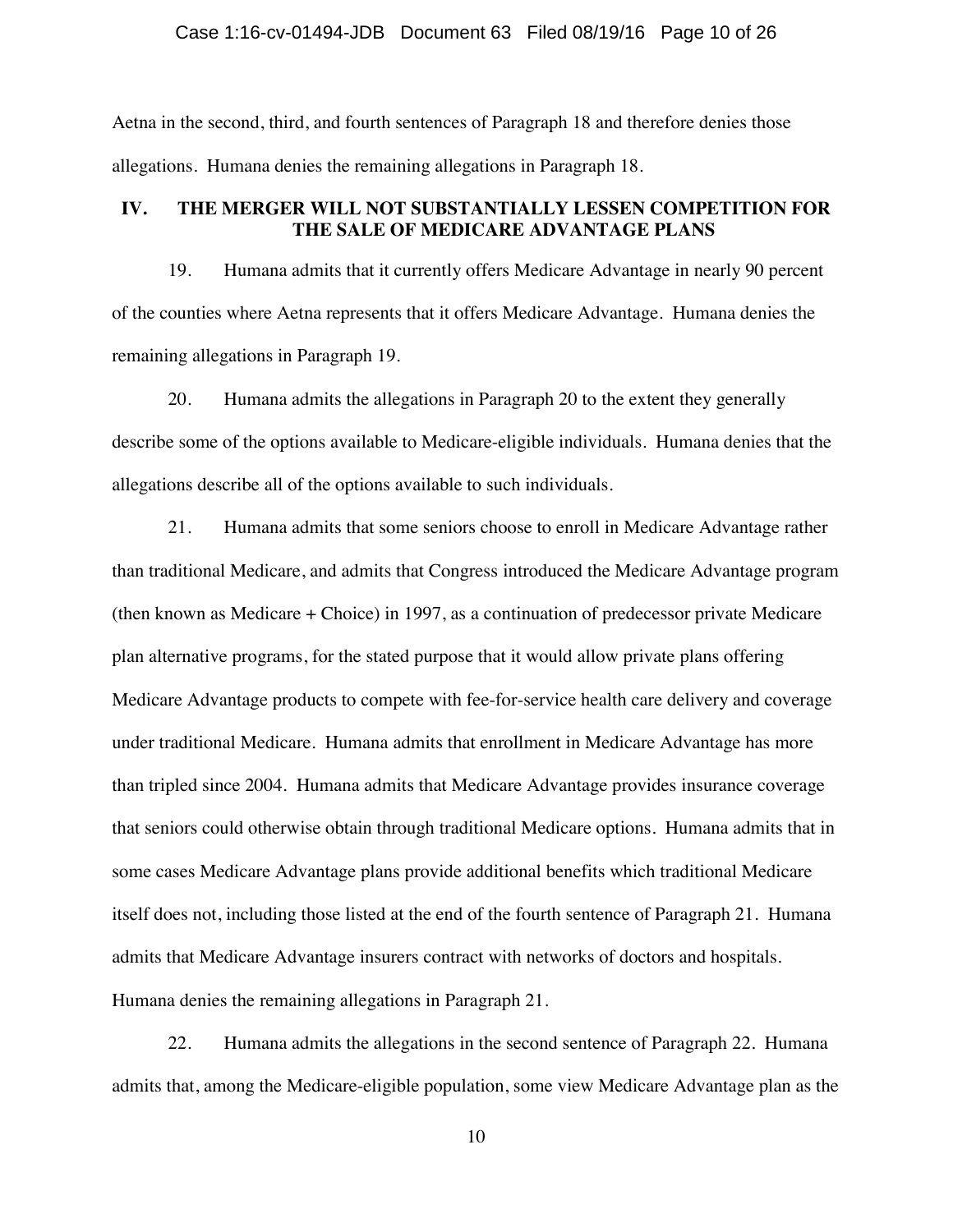#### Case 1:16-cv-01494-JDB Document 63 Filed 08/19/16 Page 11 of 26

best option for their health insurance needs, while others see traditional Medicare, or traditional Medicare accompanied by a Medicare Supplement ("MedSupp") and/or Prescription Drug Plan ("PDP"), as the superior option. Indeed, beneficiaries choose between Medicare Advantage and traditional Medicare for the same purpose—to obtain Medicare benefits and access to health care services—so recipients view them as functionally-interchangeable substitutes. Humana denies the remaining allegations in Paragraph 22.

### **A. Medicare Advantage is not a relevant product market.**

23. Humana states that the first, second, and third sentences in Paragraph 23 are conclusions of law to which no response is required. To the extent a response is required, Humana denies the allegations in the first, second, and third sentences in Paragraph 23. Humana states that Plaintiffs have the burden of establishing relevant product and geographic markets. Humana denies that the sale of Medicare Advantage plans is a relevant product market and line of commerce under Section 7 of the Clayton Act. With respect to the fourth sentence of Paragraph 23, Humana states that the Complaint speaks for itself, and therefore no response is required to the fourth sentence of Paragraph 23.

24. Humana admits that certain attributes of Medicare Advantage and traditional Medicare differ in that traditional Medicare is administered by the government. Humana admits that individuals enrolled only in traditional Medicare must pay certain annual deductibles and coinsurance payments for certain services, including physician and outpatient services. Humana admits that traditional Medicare itself does not include a limit on how much enrollees could pay out-of-pocket annually. Humana admits that enrollees in traditional Medicare can supplement the coverage it provides by purchasing MedSupp Plans, which cover out-of-pocket expenses, and/or PDPs, which provide coverage for prescription drugs. Humana admits that MedSupp and PDP plans are sold by private insurance companies, including Aetna and Humana. Despite some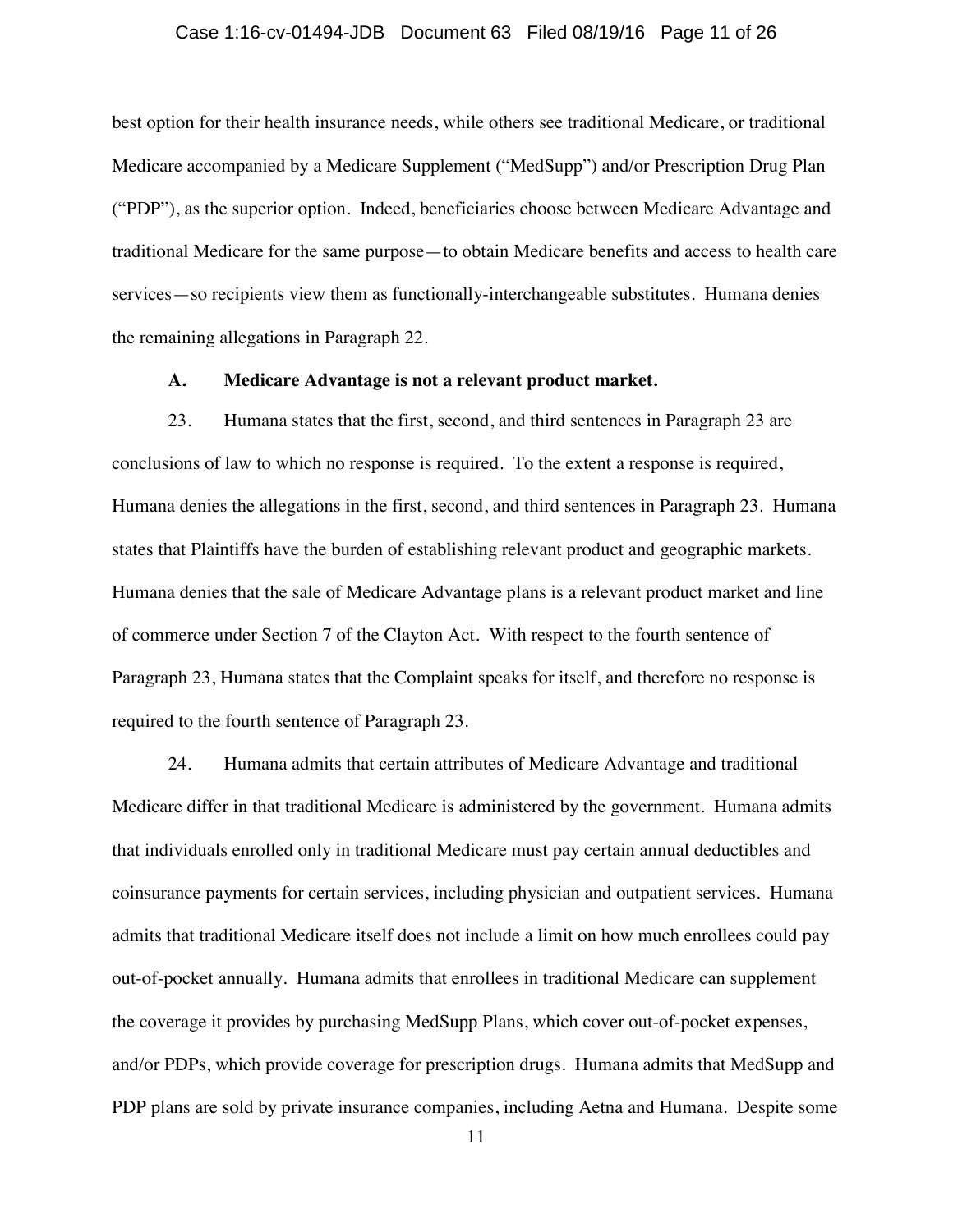#### Case 1:16-cv-01494-JDB Document 63 Filed 08/19/16 Page 12 of 26

differing attributes of each form of coverage, customers nonetheless view Medicare Advantage and traditional Medicare as substitutes for one another. Humana denies the remaining allegations in Paragraph 24.

25. Humana admits that a stated purpose of the Medicare Advantage program is to create competition between and among traditional Medicare, and fee-for-service health care providers operating within that program, and private firms selling Medicare Advantage plans that provide or arrange for health care services. Humana admits that MAOs receive funding from CMS and the amount of that funding is tied in part to the amount it would cost to cover a patient under traditional Medicare. Humana lacks knowledge or information sufficient to form a belief as to the truth of the allegations in the sixth sentence of Paragraph 25 regarding the purported ease with which seniors can navigate the various plans and therefore denies those allegations. Humana denies the remaining allegations in Paragraph 25.

26. Humana denies the allegations in Paragraph 26.

27. Humana admits that the total number of Medicare Advantage enrollees and the percentage of Medicare-eligible individuals enrolled in Medicare Advantage plans both have grown in the last several years. Humana admits that there have been funding cuts to Medicare Advantage programs that will be fully phased in by 2017. Humana denies the remaining allegations in Paragraph 27.

28. Humana admits that it has different business units for its Medicare Advantage plans and its MedSupp plans. Humana lacks knowledge or information sufficient to form a belief as to the truth of the allegations in Paragraph 28 regarding the beliefs of Aetna and other insurers and therefore denies those allegations. Humana denies the remaining allegations in Paragraph 28.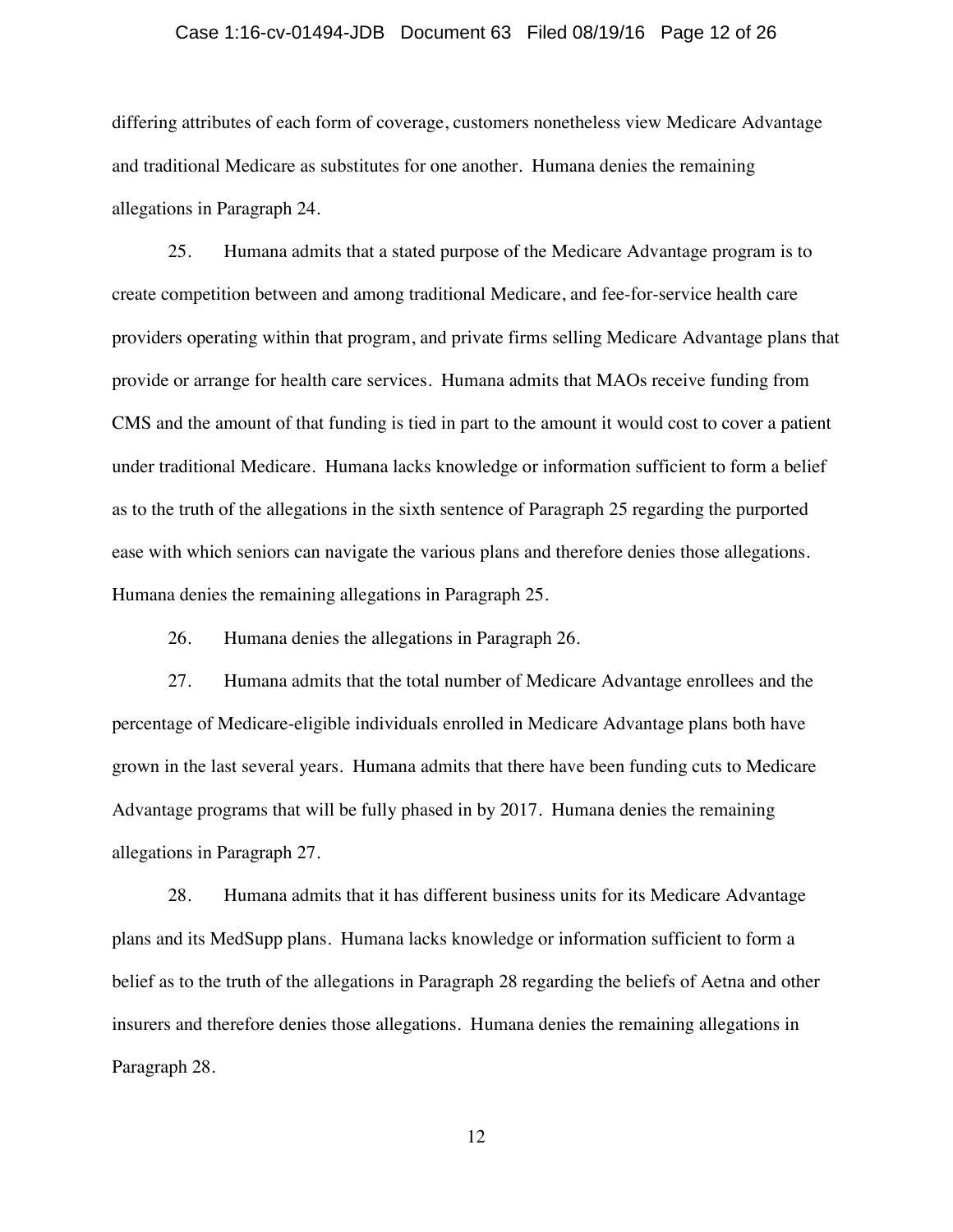#### Case 1:16-cv-01494-JDB Document 63 Filed 08/19/16 Page 13 of 26

29. Humana states that the allegations in Paragraph 29 are conclusions of law to which no response is required. To the extent a response is required, Humana denies the allegations in Paragraph 29.

## **B. The merger will not harm seniors or other consumers in any geographic market.**

30. Humana admits that it competes with various other health insurers, including Aetna, to enroll consumers in Medicare Advantage plans in various geographies in the United States. Humana admits that CMS allows individual beneficiaries to enroll only in those Medicare Advantage plans that have been approved for the county in which the enrollee lives. Humana states that the fourth sentence in Paragraph 30 is a conclusion of law to which no response is required. To the extent a response is required, Humana denies the allegations in the fourth sentence of Paragraph 30. Humana denies the remaining allegations in Paragraph 30.

### **C. The merger is not presumptively unlawful.**

31. Humana states that the allegations in Paragraph 31 are conclusions of law to which no response is required. To the extent a response is required, Humana denies the allegations in Paragraph 31.

32. Humana denies the allegations in the first sentence of Paragraph 32. Humana denies the remaining allegations in Paragraph 32 on the basis that both Humana and Aetna have entered into an agreement to divest to Molina, Medicare Advantage assets in all 364 counties identified in the Appendix to the Complaint.

33. Humana lacks knowledge or information sufficient to form a belief as to the truth of the allegation in the third and fourth sentences of Paragraph 33 regarding Aetna's plans for 2017 and its expansion plans, and therefore denies those allegations. Humana denies the remaining allegations in Paragraph 33.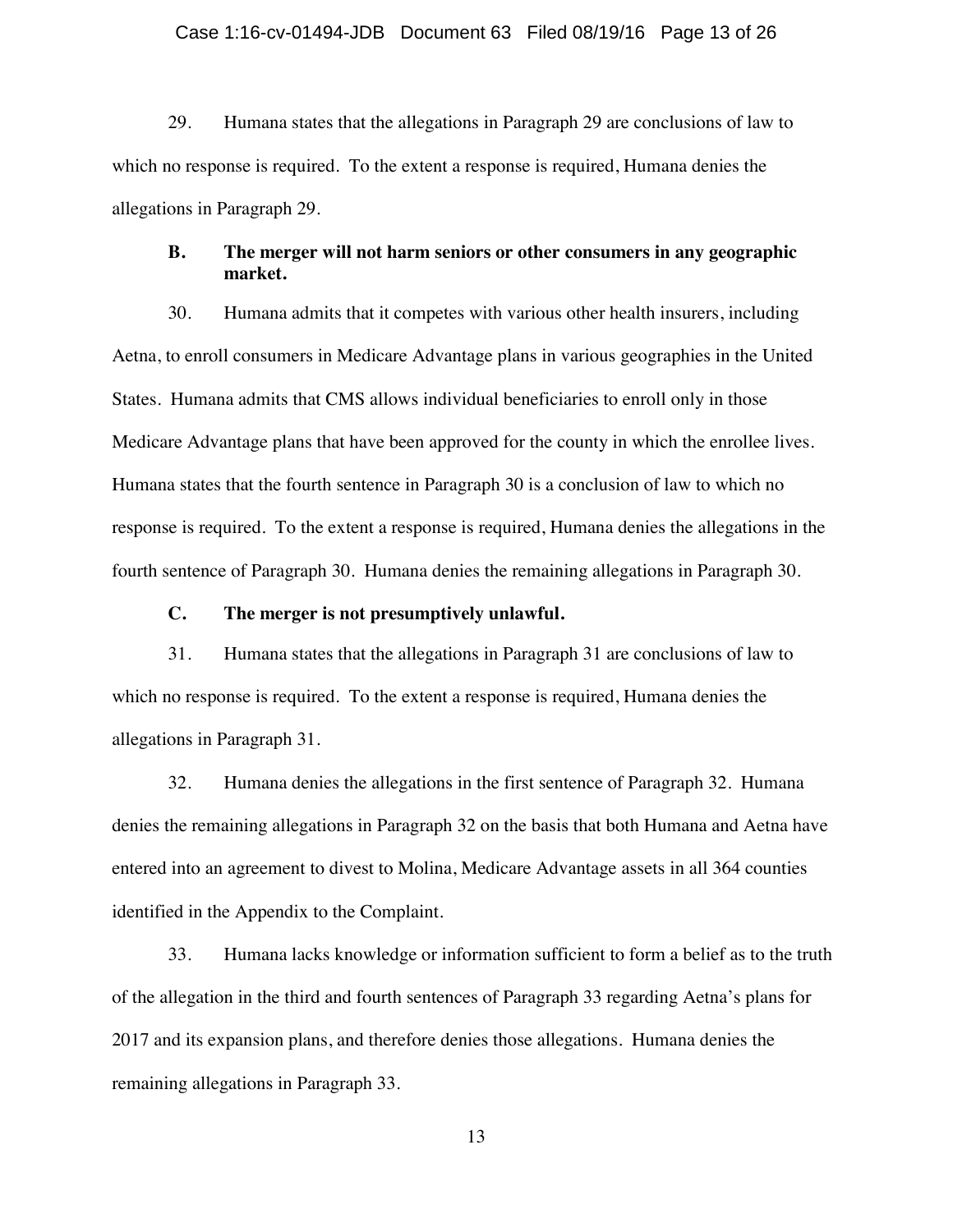# **D. The merger will not harm seniors or other consumers by eliminating competition to sell Medicare Advantage plans.**

34. Humana admits that in certain geographies it competes with various other health insurers, including Aetna, and traditional Medicare options, to attract individuals to enroll in its Medicare Advantage plans in a variety of ways. Humana lacks knowledge or information sufficient to form a belief as to the truth of the allegations in Paragraph 34 regarding the specific manner in which Aetna competes and therefore denies those allegations. Humana states that the last sentence in Paragraph 34 is a conclusion of law to which no response is required. To the extent a response is required, Humana denies the allegations in the last sentence of Paragraph 34.

35. Humana lacks knowledge or information sufficient to form a belief as to the truth of the allegations in Paragraph 35 regarding statements made by Aetna and therefore denies those allegations. Plaintiffs' selective quotation of certain statements by Humana, offered without context, is misleading as framed in the Complaint and is therefore denied. Humana denies the remaining allegations in Paragraph 35.

36. Humana admits that in certain geographies it competes with other health insurers, including Aetna, and traditional Medicare options, by, among other things, seeking to keep premiums, maximum out-of-pocket costs, and the amounts of copayments and coinsurance low. Humana lacks knowledge or information sufficient to form a belief as to the truth of the allegations in Paragraph 36 regarding the specific manner in which Aetna competes and therefore denies those allegations. Humana lacks knowledge or information sufficient to form a belief as to the truth of the allegations regarding Aetna in the second and third sentences of Paragraph 36 and therefore denies those allegations. Humana denies the remaining allegations in Paragraph 36.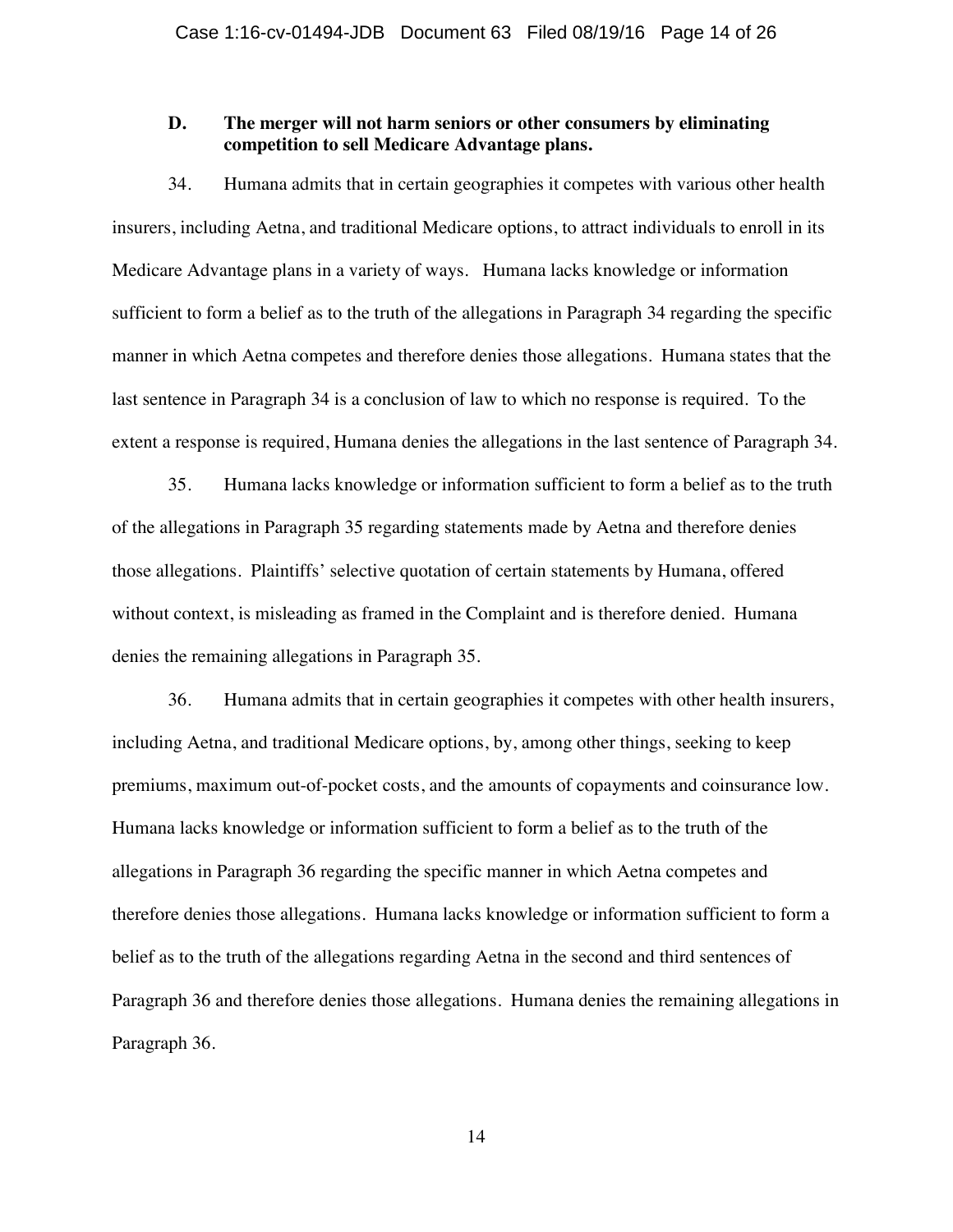#### Case 1:16-cv-01494-JDB Document 63 Filed 08/19/16 Page 15 of 26

37. Humana admits that in certain geographies it competes with other health insurers, including Aetna, and traditional Medicare options, by, among other things, offering various wellness and care management programs. Humana lacks knowledge or information sufficient to form a belief as to the truth of the allegations in Paragraph 37 regarding the specific manner in which Aetna competes and therefore denies those allegations. Humana admits that it has invested in programs to keep seniors healthier and in their own homes longer. Humana admits that it works with doctors and hospitals to improve quality of care and to reduce costs by improving patients' health. Humana admits that its Transcend subsidiary provides doctors and hospitals with technology to share health data across various platforms, which helps healthcare providers to effectively coordinate care, identify health issues sooner, and reduce unnecessary treatment. Humana lacks knowledge or information sufficient to form a belief as to the truth of the allegations in the third and fourth sentences of Paragraph 37 regarding Aetna or its Healthagen subsidiary and therefore denies those allegations. Humana denies the remaining allegations in Paragraph 37.

38. Humana admits that in certain geographies it competes with other health insurers, including Aetna, and traditional Medicare options, by, among other things, seeking to offer high quality plans. Humana lacks knowledge or information sufficient to form a belief as to the truth of the allegations in Paragraph 38 regarding the specific manner in which Aetna competes and therefore denies those allegations. Humana denies the remaining allegations in Paragraph 38.

39. Humana admits that CMS provides certain financial benefits to plans that earn ratings of four stars or higher, but states that CMS also provides certain financial benefits to new plans and to plans that earn ratings of 3.5 stars or higher. Star ratings are one of many sources of information available to consumers regarding Medicare products, and seniors appear to give little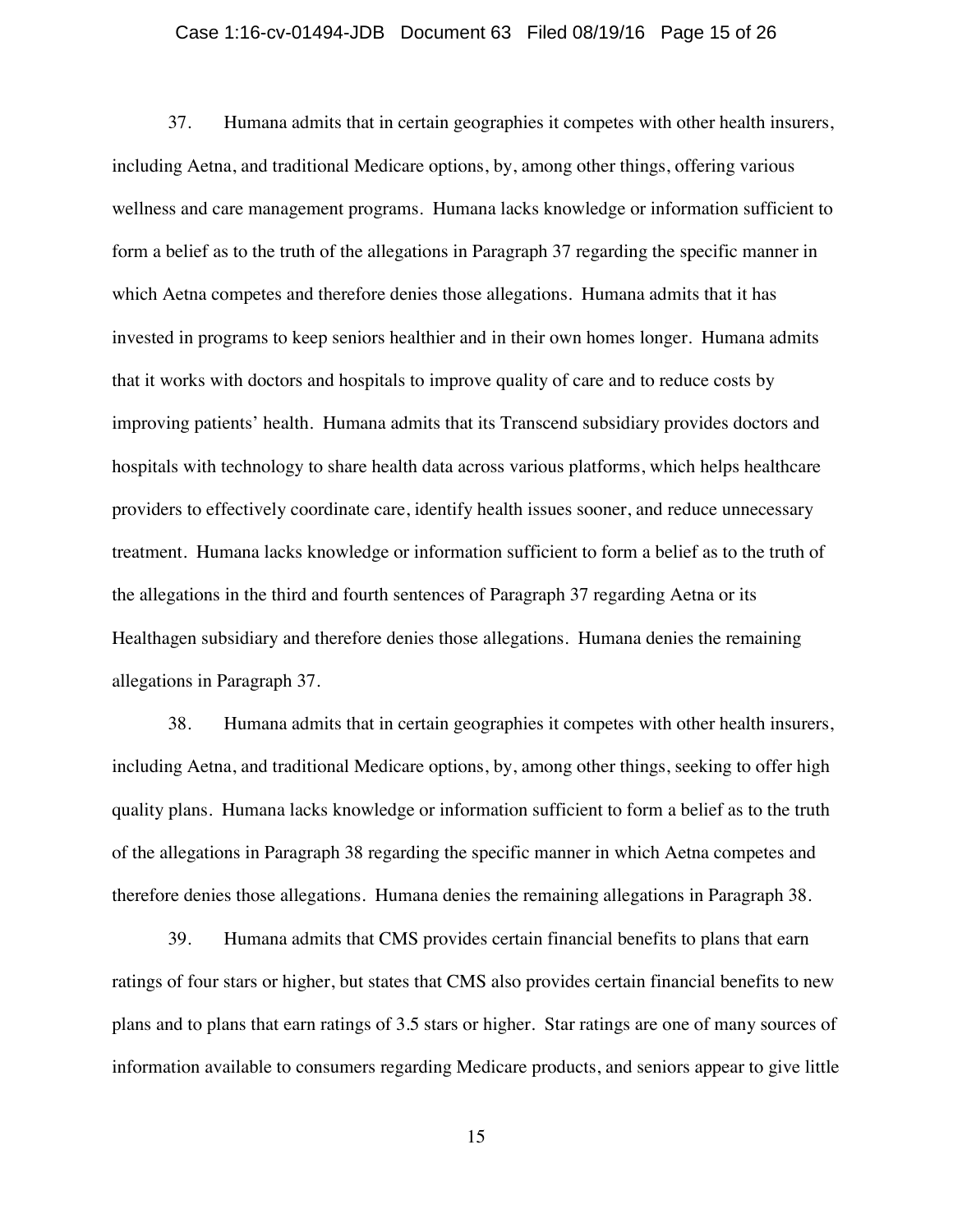#### Case 1:16-cv-01494-JDB Document 63 Filed 08/19/16 Page 16 of 26

consideration to star ratings when choosing plans. Likewise, there is no direct correlation between star ratings and enrollment, and in some cases lower rated plans have more enrollment than higher rated plans and vice versa. Humana admits that insurers must apply part of any bonus payment to offer various benefits. Humana denies the remaining allegations in Paragraph 39.

40. Humana lacks knowledge or information sufficient to form a belief as to the truth of the allegations in the fourth and fifth sentences in Paragraph 40 and therefore denies those allegations. Humana denies the remaining allegations in Paragraph 40.

41. Humana admits that, pursuant to 42 CFR 422 and subject to its terms, Humana receives certain bonus payments from CMS based on Humana's offering certain plans with at least a four star rating. Humana lacks knowledge or information sufficient to form a belief as to the truth of the allegations in the first and fourth sentences in Paragraph 41 regarding Aetna and therefore denies those allegations. Humana denies the remaining allegations in Paragraph 41.

## **V. THE MERGER WILL NOT SUBSTANTIALLY LESSEN COMPETITION FOR THE SALE OF HEALTH INSURANCE ON THE PUBLIC EXCHANGES**

42. Humana admits that it began selling insurance on public exchanges in 2014 and that it now sells insurance on such exchanges in 15 states. Humana admits that it currently sells insurance on exchanges in certain counties where Aetna represents that it also sells insurance on public exchanges, but states that Aetna has announced that beginning in 2017, it will no longer sell insurance on exchanges in any of those counties. Humana denies the remaining allegations in Paragraph 42.

43. Humana admits that the competitive landscape in the provision of health insurance on public exchanges is changing. Humana admits that United recently announced plans to exit most public exchanges next year. Humana admits that it recently decided to reduce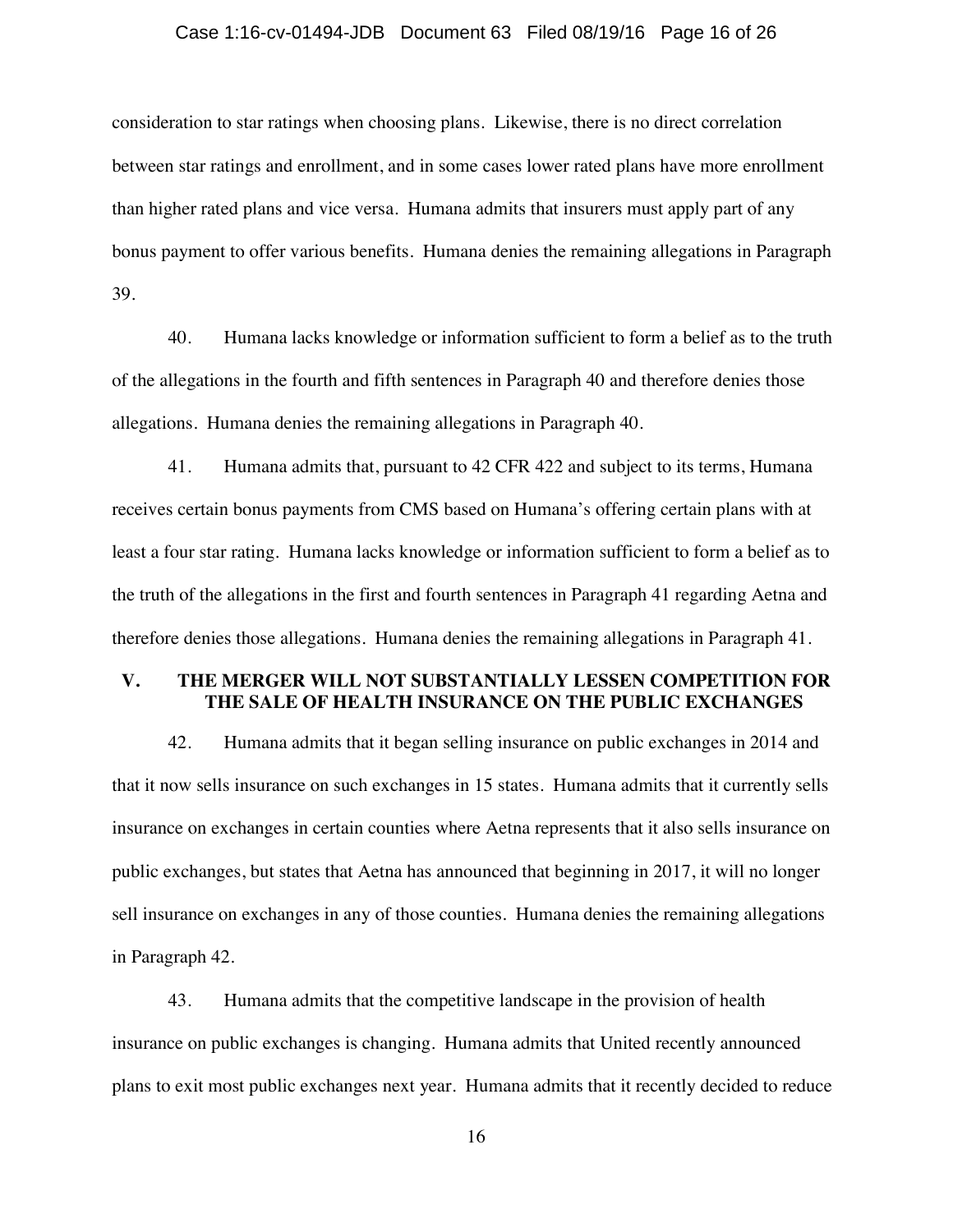#### Case 1:16-cv-01494-JDB Document 63 Filed 08/19/16 Page 17 of 26

its public exchange offerings, including exiting a number of states and discontinuing plans in many counties. To the extent the Complaint is alleging that Humana's decisions were made in concert with Aetna or to affect any antitrust proceedings in connection with the merger, Humana denies the allegation. Humana admits that it currently plans to offer plans on public exchanges in certain states in 2017. Humana lacks knowledge or information sufficient to form a belief as to the truth of the allegations in the fifth and sixth sentences in Paragraph 43 regarding Aetna and therefore denies those allegations. Plaintiffs' selective quotation of certain statements by Humana's CEO in the seventh sentence of Paragraph 43, offered without context, is misleading as framed in the Complaint and is therefore denied. Humana denies the remaining allegations in Paragraph 43.

44. Humana states that the first sentence in Paragraph 44 is a conclusion of law to which no response is required. To the extent a response is required, Humana denies the allegations in the first sentence of Paragraph 44. Plaintiffs have the burden of establishing relevant product and geographic markets. Humana admits the allegations in the second, third, and fourth sentences of Paragraph 44.

45. Humana lacks knowledge or information sufficient to form a belief as to the truth of the allegations in Paragraph 45 regarding Aetna and other insurers and therefore denies those allegations. Humana denies the remaining allegations in Paragraph 45.

46. Humana states that the first sentence in Paragraph 46 is a conclusion of law to which no response is required. To the extent a response is required, Humana denies the allegations in the first sentence of Paragraph 46. Humana admits that tax credits and costsharing reductions are available to some individuals who purchase insurance through public exchanges. Humana admits that 85 percent of consumers who purchase health insurance on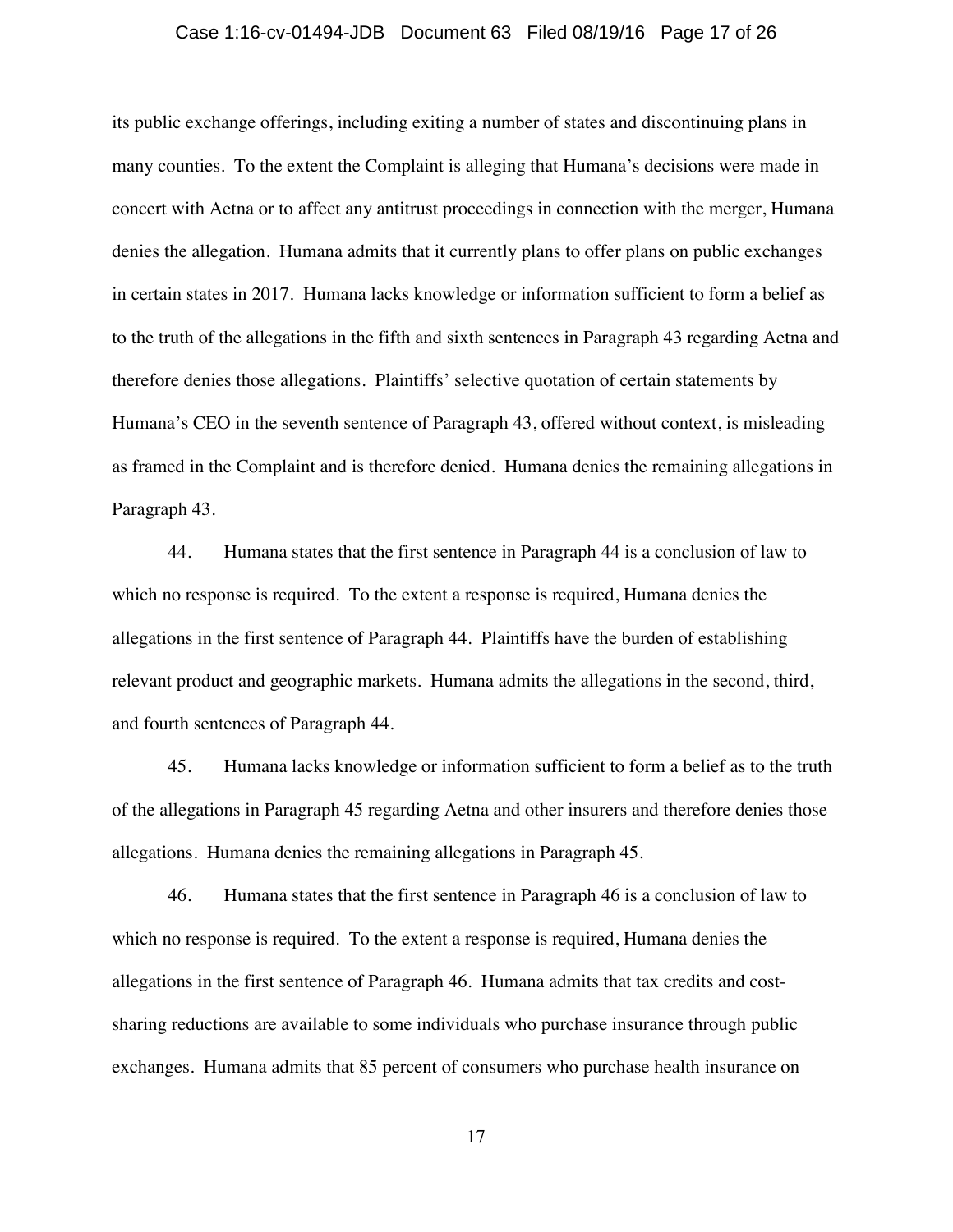#### Case 1:16-cv-01494-JDB Document 63 Filed 08/19/16 Page 18 of 26

public exchanges receive some financial assistance. Humana denies the remaining allegations in Paragraph 46.

47. Humana admits that it currently competes with numerous other health insurers, including Aetna, to enroll customers in public exchange plans in certain counties in the United States, but states that Aetna has announced that beginning in 2017, it will no longer sell insurance on public exchanges in any of those counties. Humana admits the allegations in the second, third, and fourth sentences of Paragraph 47. Humana states that the allegations in the fifth sentence of Paragraph 47 (including its sub-parts) are conclusions of law to which no response is required. To the extent a response is required, Humana denies the allegations in the fifth sentence of Paragraph 47.

48. Humana admits that it recently decided to stop offering plans on public exchanges in certain counties. To the extent the Complaint is alleging that Humana's decisions were made in concert with Aetna or to affect any antitrust proceedings in connection with the merger, Humana denies the allegation. Humana states that the allegations in the third sentence of Paragraph 48 are conclusions of law to which no response is required. To the extent a response is required, Humana denies the allegations in the third sentence of Paragraph 48. Humana denies the remaining allegations in Paragraph 48.

49. Humana denies that United's recently announced exit from public exchanges in certain counties necessarily will reduce the number of competitors in those counties because the number of insurers offering plans in such counties in 2017 is not yet known. Humana denies the remaining allegations in Paragraph 49.

50. Humana lacks knowledge or information sufficient to form a belief as to the truth of the allegations in Paragraph 50 regarding statements and views of Aetna and therefore denies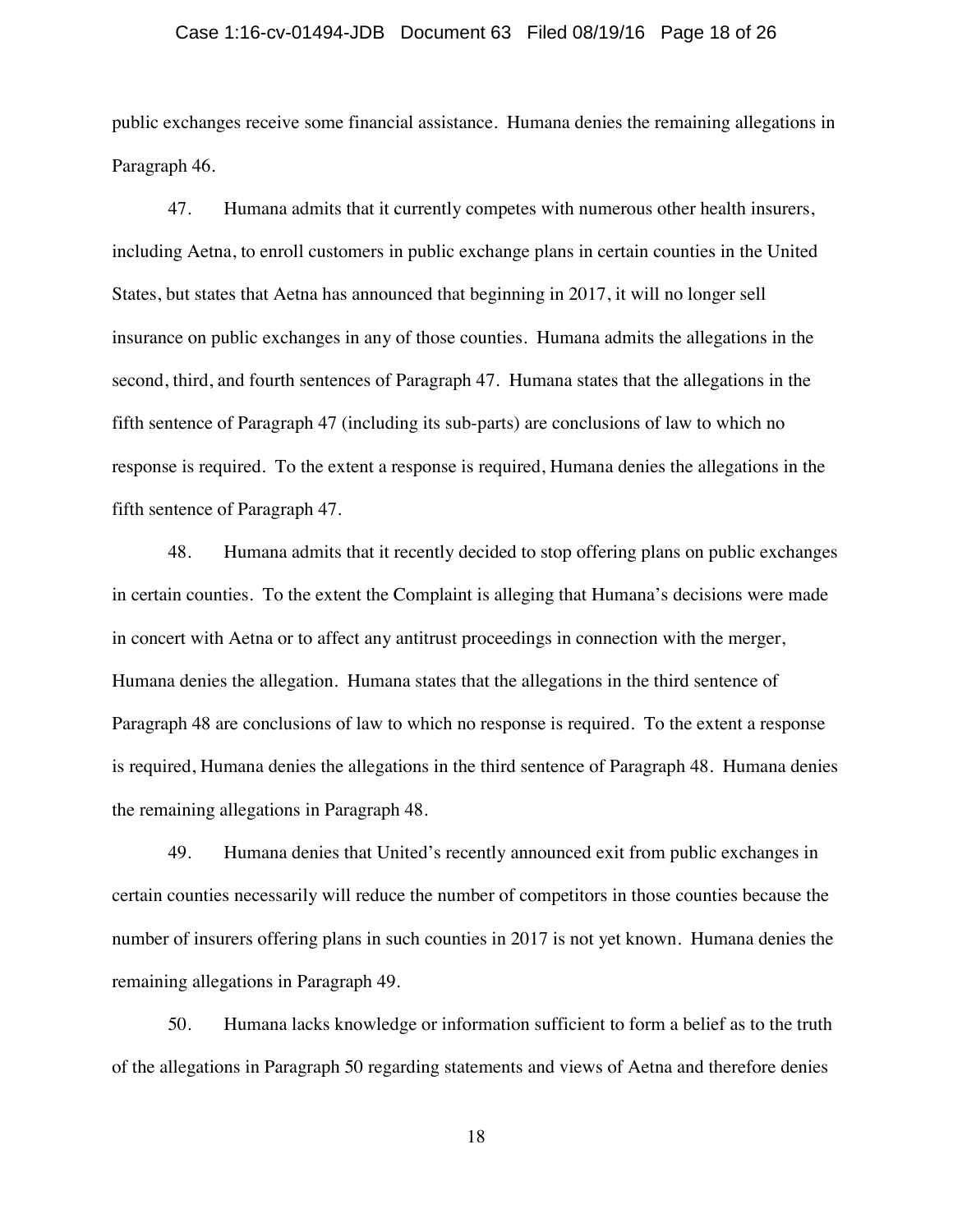#### Case 1:16-cv-01494-JDB Document 63 Filed 08/19/16 Page 19 of 26

those allegations. Plaintiffs' selective quotation of certain statements by Humana in Paragraph 50, offered without context, is misleading as framed in the Complaint and is therefore denied. Humana denies the remaining allegations in Paragraph 50.

51. Humana lacks knowledge or information sufficient to form a belief as to the truth of the allegations in the first and second sentences of Paragraph 51 regarding statements and views of Aetna and therefore denies those allegations. Humana admits that its CEO made the statements attributed to him in the second sentence of Paragraph 51. Humana denies the remaining allegations in Paragraph 51 as Aetna has announced that beginning in 2017, it will no longer offer insurance on public exchanges in Florida, Georgia, or Missouri.

52. Humana states that the allegations in the third sentence of Paragraph 52 are conclusions of law to which no response is required. To the extent a response is required, Humana denies the allegations in the third sentence of Paragraph 52. Humana denies the remaining allegations in Paragraph 52.

## **VI. LOW BARRIERS TO ENTRY INTO THE HEALTH INSURANCE BUSINESS WILL PERMIT OTHER HEALTH INSURERS TO COMPETE WITH THE MERGED COMPANY**

53. Humana denies that the proposed merger will result in any anticompetitive effects. Competition among health insurers is robust, and dynamic and widespread entry by new firms and expansion by existing firms only serves to further enhance competition. Diverse firms—including healthcare systems, health insurers offering Medicare Advantage plans in other geographies, and health insurers that did not previously offer Medicare Advantage plans but offered other products in particular geographies—have entered geographic markets for Medicare Advantage in the past five years and have remained successful, including growing market share and winning business. Barriers to entry for potential entrants are low, especially for the numerous existing firms that already possess many or most of the assets required to enter. New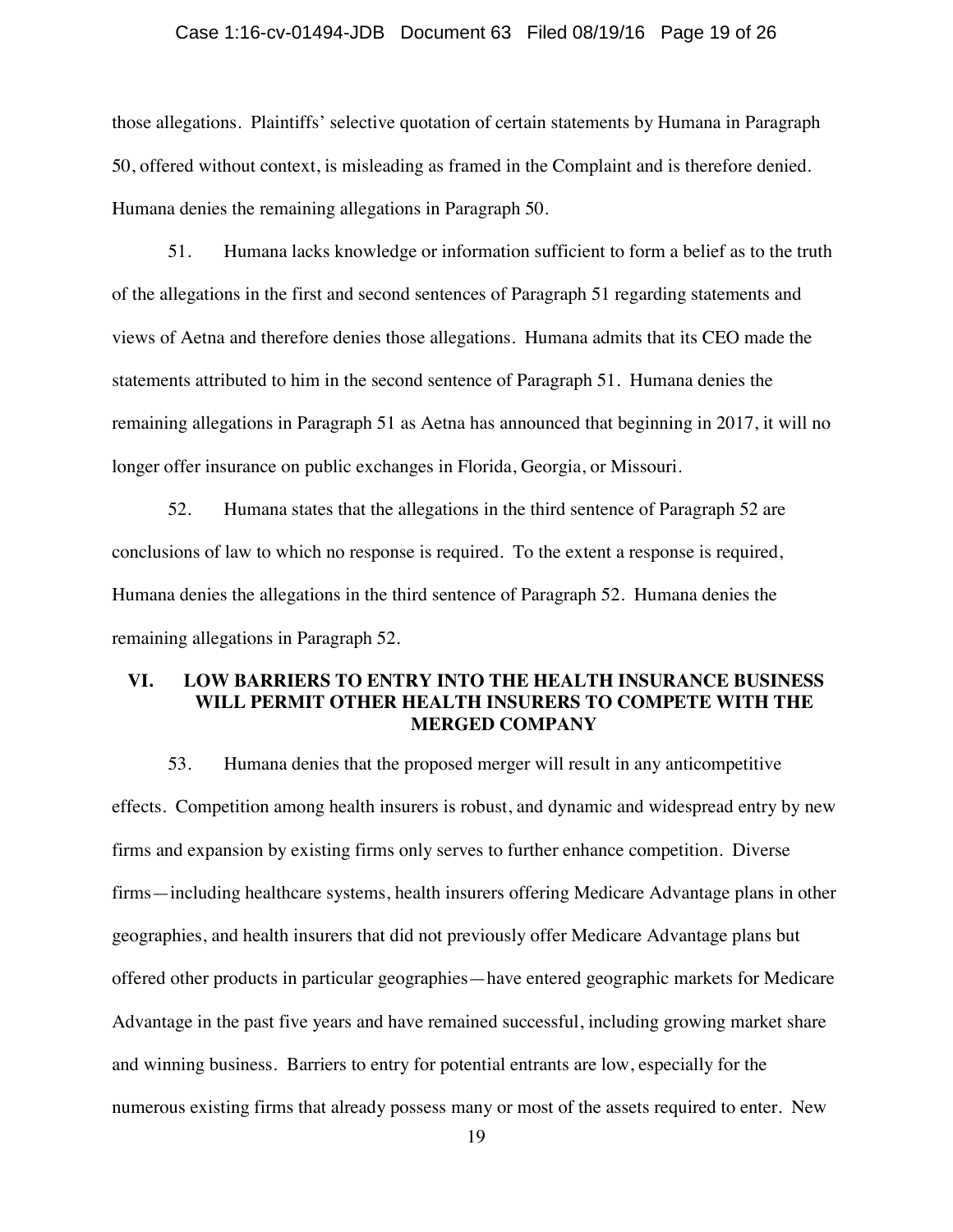### Case 1:16-cv-01494-JDB Document 63 Filed 08/19/16 Page 20 of 26

entry will be timely, likely, and sufficient in its magnitude, character and scope to deter or counteract any competitive effects of concern.

54. Humana denies the allegations in Paragraph 54.

# **VII. THE PROPOSED REMEDY ADDRESSES THE PLAINTIFFS' COMPETITIVE CONCERNS**

55. Humana states that the allegations in Paragraph 55 are conclusions of law to which no response is required. To the extent a response is required, Humana denies the allegations in Paragraph 55.

56. Humana admits that Aetna and Humana proposed divesting portions of each's Medicare Advantage business in a good faith attempt to address concerns by Plaintiffs that the merger would have anticompetitive effects. Humana denies that the merger in fact would have any such anticompetitive effects and denies that its proposed divestiture was an express or implied admission of any such anticompetitive effects. Humana denies the remaining allegations in Paragraph 56 and confirms that, on August 2, 2016, Humana and Aetna entered into definitive agreements with Molina through which Humana or Aetna will divest certain Medicare Advantage assets (the "Divestiture Transactions"). Through the Divestiture Transactions, Molina will gain approximately 290,000 Medicare Advantage enrollees in all 21 states in which Plaintiffs have alleged anticompetitive effects relating to the merger. With the exception of two counties from which Aetna represents that it already had planned to withdraw, the Divestiture Transactions will cover all of the counties identified in the Appendix to the Complaint, as well as certain additional counties. Following the Divestiture Transactions, either Aetna or Humana will not have individual Medicare Advantage enrollees in each of the counties in the Appendix to the Complaint. The Divestiture Transactions are subject only to the successful completion of Aetna's acquisition of Humana, CMS approvals, and customary closing conditions.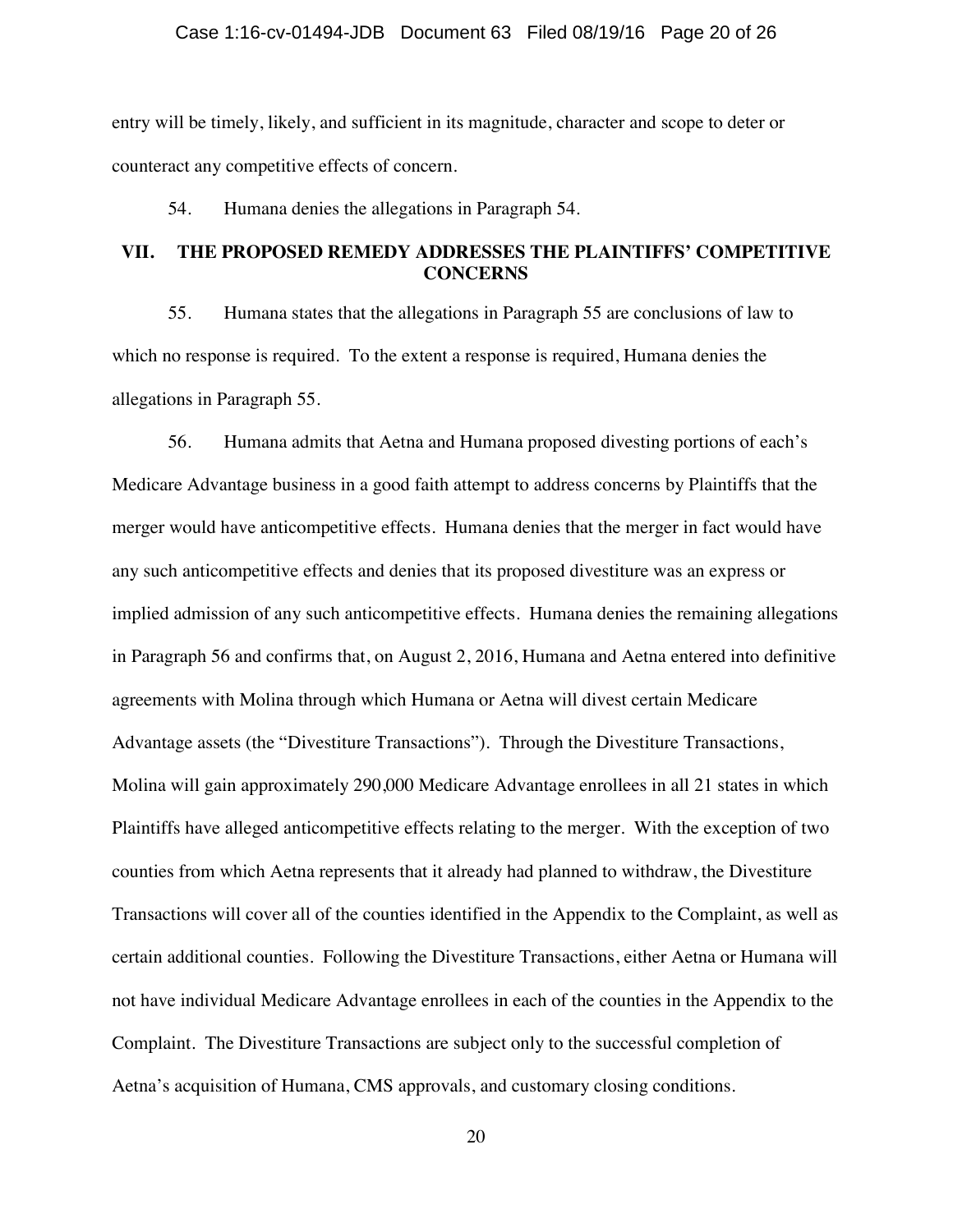#### Case 1:16-cv-01494-JDB Document 63 Filed 08/19/16 Page 21 of 26

57. Humana lacks knowledge or information sufficient to form a belief as to the truth of the allegations in Paragraph 57 regarding purported statements made by Aetna and therefore denies those allegations. Humana denies the remaining allegations in Paragraph 57. Medicare Advantage enrollees affected by the Divestiture Transactions will remain in the exact same plans they selected, with the same benefits and access to the same healthcare providers; only the owner of that plan will change. Moreover, those enrollees will not be able to "simply switch[] back to the Aetna or Humana plan they had originally chosen" because that exact plan will be owned by Molina pursuant to the Divestiture Transactions.

- 58. Humana denies that allegations in Paragraph 58.
- 59. Humana denies the allegations in Paragraph 59.
- 60. Humana denies the allegations in Paragraph 60.
- 61. Humana denies the allegations in Paragraph 61.

### **VIII. VIOLATION ALLEGED**

62. Humana admits that the United States purports to bring this action under Section 15 of the Clayton Act and that the United States purports to seek to prevent and restrain Defendants from violating Section 7 of the Clayton Act. Humana denies that the merger violates the Clayton Act in any way and further denies the remaining allegations in Paragraph 62.

63. Humana admits that the Plaintiff states purport to bring this action as *parens patriae* pursuant to Section 16 of the Clayton Act and that the Plaintiff states purport to seek to prevent Defendants from violating Section 7 of the Clayton Act. Humana denies that the merger violates the Clayton Act in any way and further denies the remaining allegations in Paragraph 63.

64. Humana states that the allegations in the first sentence of Paragraph 64 are conclusions of law to which no response is required. Humana admits that it sells health insurance to customers located throughout the United States and that its insurance covers some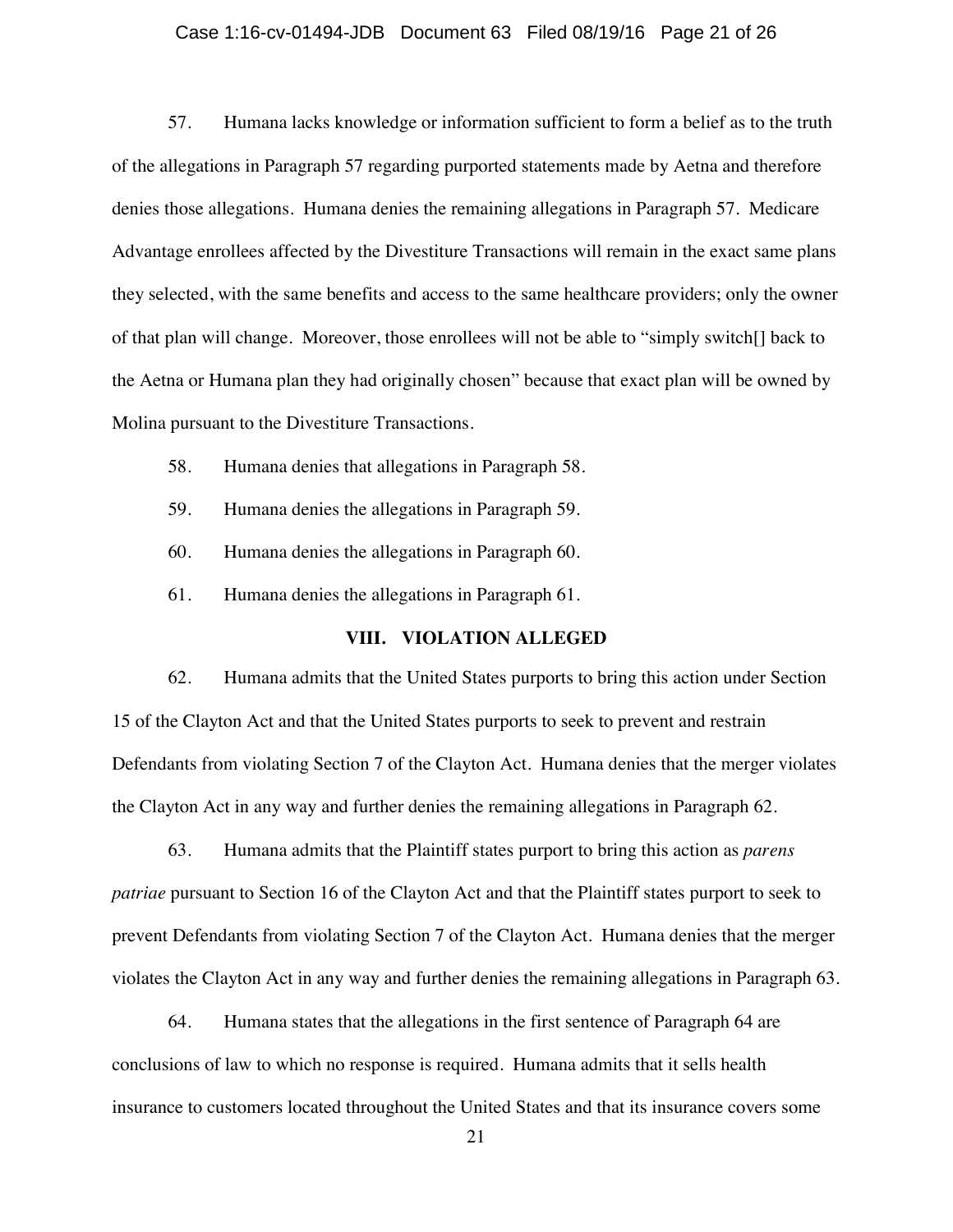#### Case 1:16-cv-01494-JDB Document 63 Filed 08/19/16 Page 22 of 26

enrollees when they cross state lines. Humana lacks knowledge or information sufficient to form a belief as to the truth of the allegations relating to Aetna and therefore denies those allegations.

65. Humana states that the allegations in the first sentence of Paragraph 65 are conclusions of law to which no response is required. Humana admits that it transacts business in this district.

66. Humana states that the allegations in the first sentence of Paragraph 66 are conclusions of law to which no response is required. Humana admits that it transacts business in this district.

67. Humana denies the allegations in Paragraph 67.

68. Humana admits that, post-merger, Humana and Aetna would not offer separate Medicare products in the relevant geographies. Humana denies the remaining allegations in Paragraph 68.

### **IX. REQUEST FOR RELIEF**

69. Humana denies that Plaintiffs are entitled the relief requested or any other relief in this action. Humana requests that it be awarded the costs incurred in defending this action and any other relief the Court may deem just and appropriate.

# **X. AFFIRMATIVE DEFENSES**

Humana asserts the following affirmative defenses, without assuming the burden of proof on any such defense that would otherwise rest with Plaintiffs.

### **FIRST DEFENSE**

The Complaint fails to state a claim upon which relief may be granted.

### **SECOND DEFENSE**

Granting the relief sought is contrary to the public interest.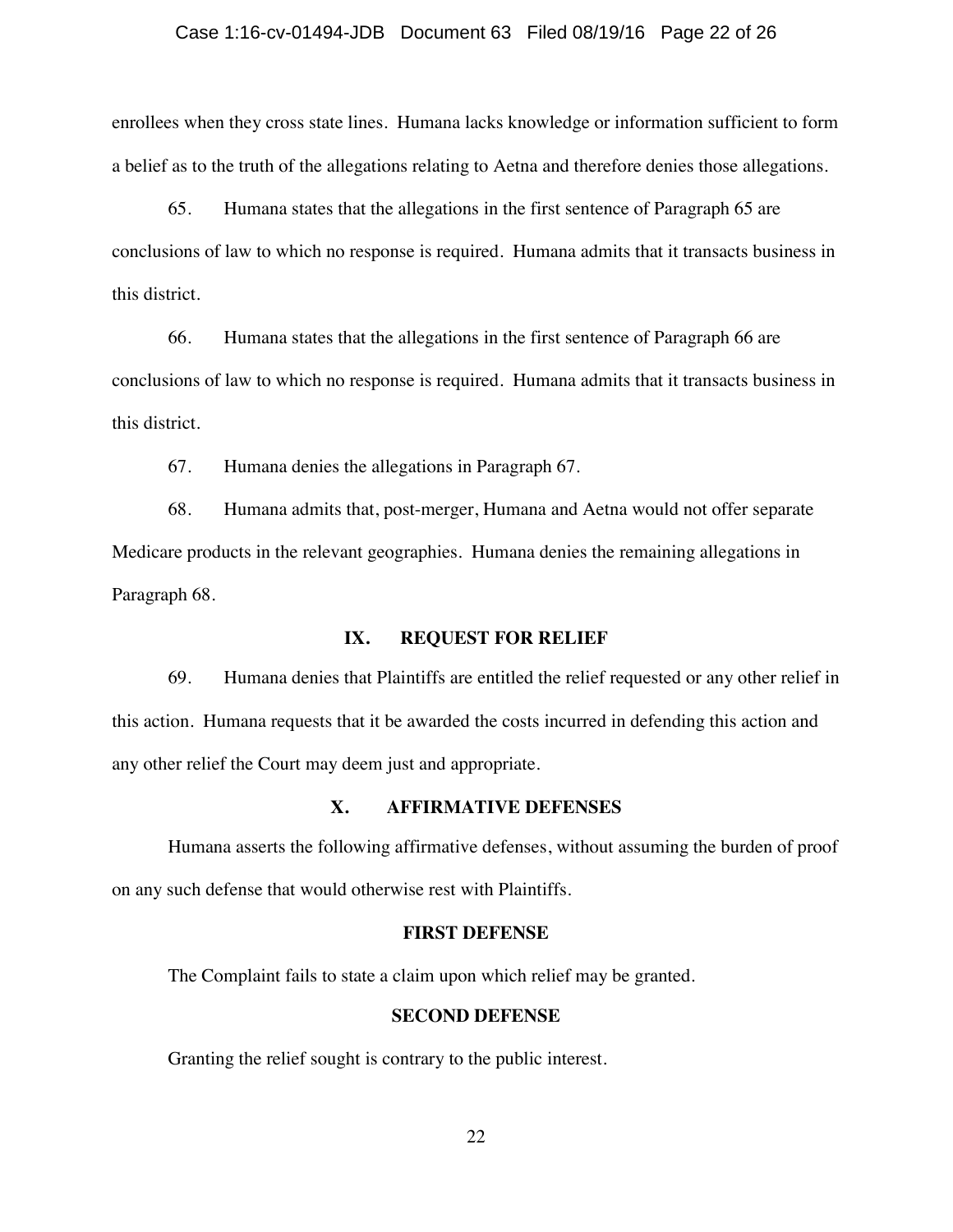### **THIRD DEFENSE**

The Complaint fails to adequately allege any relevant product markets or relevant geographic markets.

## **FOURTH DEFENSE**

The proposed merger is procompetitive. The merger will result in substantial efficiencies

and other procompetitive effects that will benefit consumers in providing greater access to

quality, affordable healthcare. These benefits outweigh any alleged anticompetitive effects.

### **FIFTH DEFENSE**

Aetna and Humana have proposed a remedy that addresses any alleged anticompetitive

effects and ensures that there will be no harm to competition or consumers.

### **SIXTH DEFENSE**

Humana reserves the right to assert other defenses as they become known to Humana.

Dated: August 19, 2016 Respectfully Submitted,

/s/ Kent A. Gardiner Kent A. Gardiner (D.D.C. No. 432081) Shari Ross Lahlou (D.D.C. No. 476630) David M. Schnorrenberg (*admitted pro hac vice*) Joseph M. Miller (*admitted pro hac vice*) CROWELL & MORING LLP 1001 Pennsylvania Avenue, N.W. Washington, DC 20004 Telephone: (202) 624-2500 Facsimile: (202) 628-5116 kgardiner@crowell.com slahlou@crowell.com dschnorrenberg@crowell.com joemiller@crowell.com

*Counsel for Defendant Humana Inc.*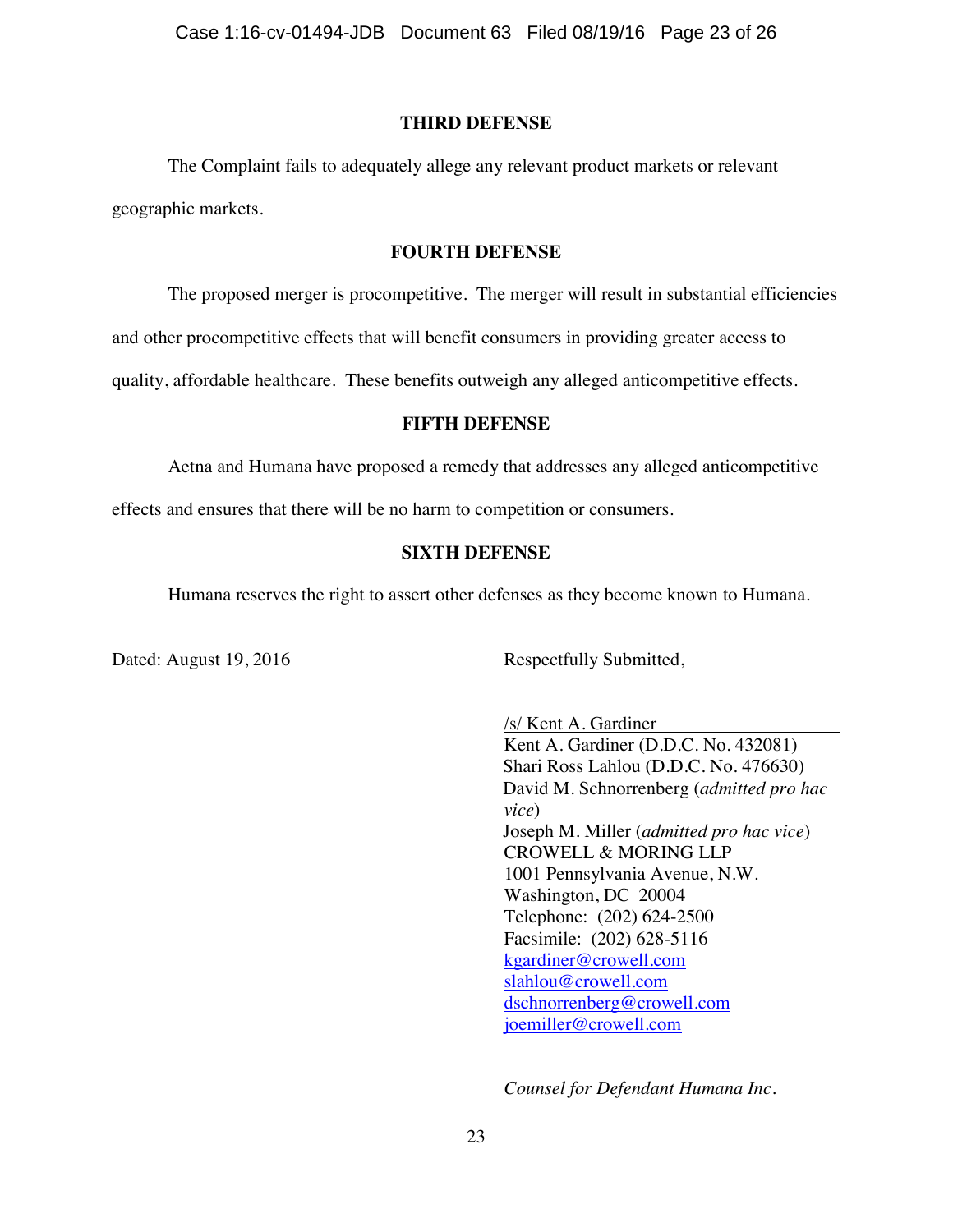# **CERTIFICATE OF SERVICE**

I hereby certify that on August 19, 2016, a true and correct copy of the foregoing was served via

the Court's CM/ECF system or via electronic mail, pursuant to Rule 5.4(d) of the Local Civil

Rules and Rule 5(b) of the Federal Rules of Civil Procedure, upon the following:

Craig Conrath Peter J. Mucchetti Ryan M. Kantor Patricia Sindel U.S. Department Of Justice Antitrust Division, Litigation I Section 450 Fifth Street, NW, Suite 4100 Washington, DC 20530 T: (202) 353-4211 F: (202) 307-5802 craig.contrah@usdoj.gov peter.j.mucchetti@usdoj.gov ryan.kantor@usdoj.gov patricia.sindel@usdoj.gov

*Counsel for Plaintiff United States of America*

Michael A. Undorf Deputy Attorney General Delaware Department of Justice 820 North French Street, 5th Floor Wilmington, Delaware 19801 T: (302) 577-8924 F: (302) 577-6499 michael.undorf@state.de.us

*Counsel for Plaintiff State of Delaware*

Catherine A. Jackson Assistant Attorney General, Public Interest Division Office of the Attorney General—District of Columbia 441 Fourth Street, NW, Suite 630-South Washington, DC 20001 T: (202) 442-9864 F: (202) 741-0655 catherine.jackson@dc.gov

*Counsel for Plaintiff District of Columbia*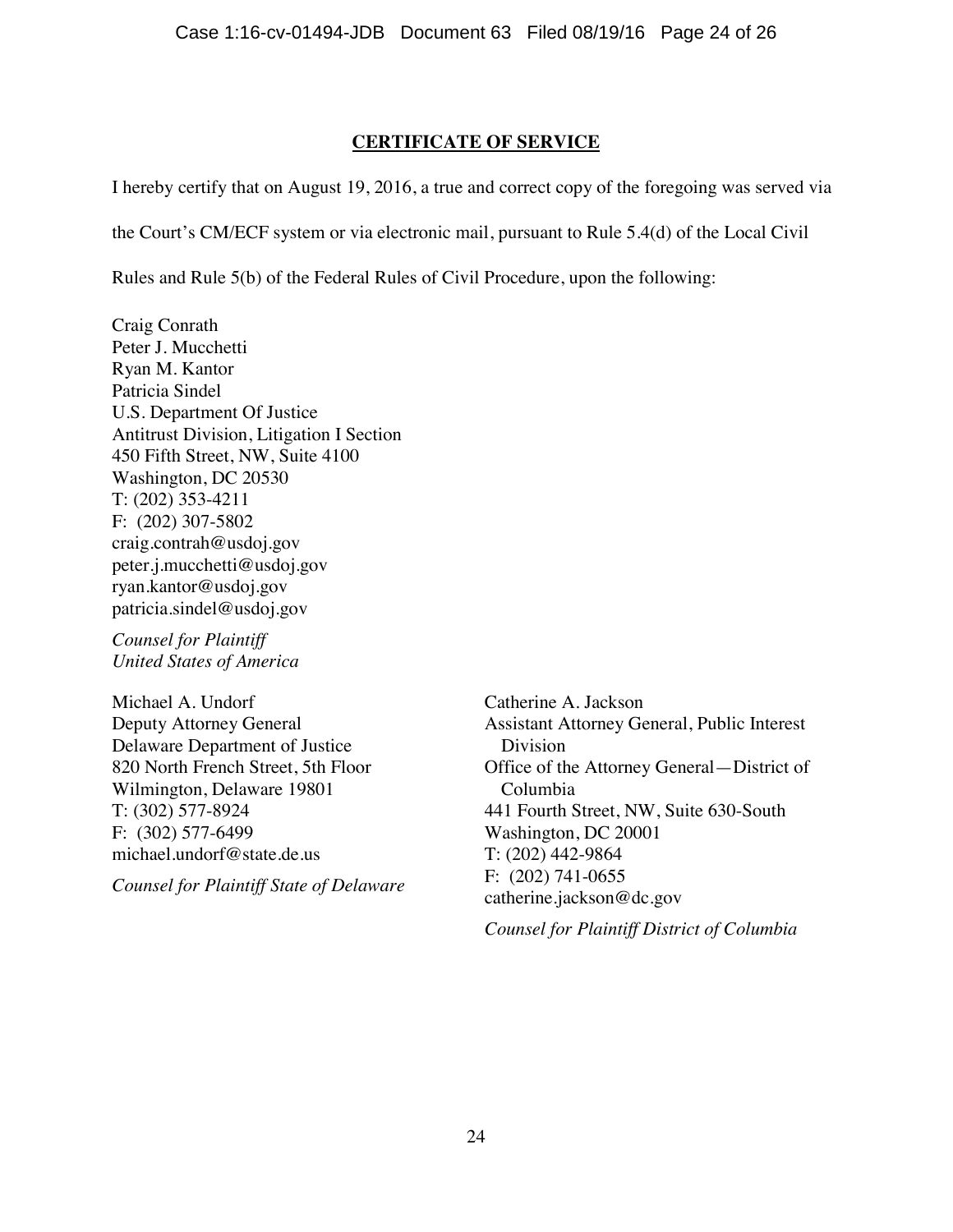Lizabeth A. Brady Chief, Multistate Enforcement Office of the Attorney General of Florida PL-01, The Capitol Tallahassee, Florida 32399 T: (850) 414-3851 F: (850) 488-9134 liz.brady@myfloridalegal.com

## *Counsel for Plaintiff State of Florida*

Robert W. Pratt Chief, Antitrust Bureau Office of the Illinois Attorney General 100 West Randolph Street Chicago, Illinois 60601 T: (312) 814-3722 F: (312) 814-4209 RPratt@atg.state.il.us

*Counsel for Plaintiff State of Illinois*

Beth A. Finnerty Assistant Attorney General Office of Ohio Attorney General 150 East Gay Street, 22nd Floor Columbus, OH 43215 T: (614) 466-4328 F: (614) 995-0266 beth.finnerty@ohioattorneygeneral.gov

# *Counsel for Plaintiff State of Ohio*

Tyler T. Henry Assistant Attorney General Antitrust Unit Office of the Attorney General 202 North 9th Street Richmond, Virginia 23219 T: (804) 692-0485 F: (804) 786-0122 THenry@oag.state.va.us

*Counsel for Plaintiff Commonwealth of Virginia* Daniel Walsh Senior Assistant Attorney General Office of the Attorney General 40 Capitol Square, SW Atlanta, Georgia 30334 T: (404) 657-2204 F: (404) 656-0677 dwalsh@law.ga.gov

*Counsel for Plaintiff State of Georgia*

Layne M. Lindebak Assistant Attorney General Iowa Department of Justice, Special Litigation 1305 East Walnut Street, 2nd Floor Des Moines, Iowa 50319 T: (515) 281-7054 F: (515) 281-4902 Layne.Lindebak@iowa.gov

# *Counsel for Plaintiff State of Iowa*

Jennifer A. Thomson Senior Deputy Attorney General, Antitrust Office of Attorney General 14th Floor, Strawberry Square Harrisburg, PA 17120 T: (717) 787-4530 F: (717) 787-1190 jthomson@attorneygeneral.gov

*Counsel for Commonwealth of Pennsylvania*